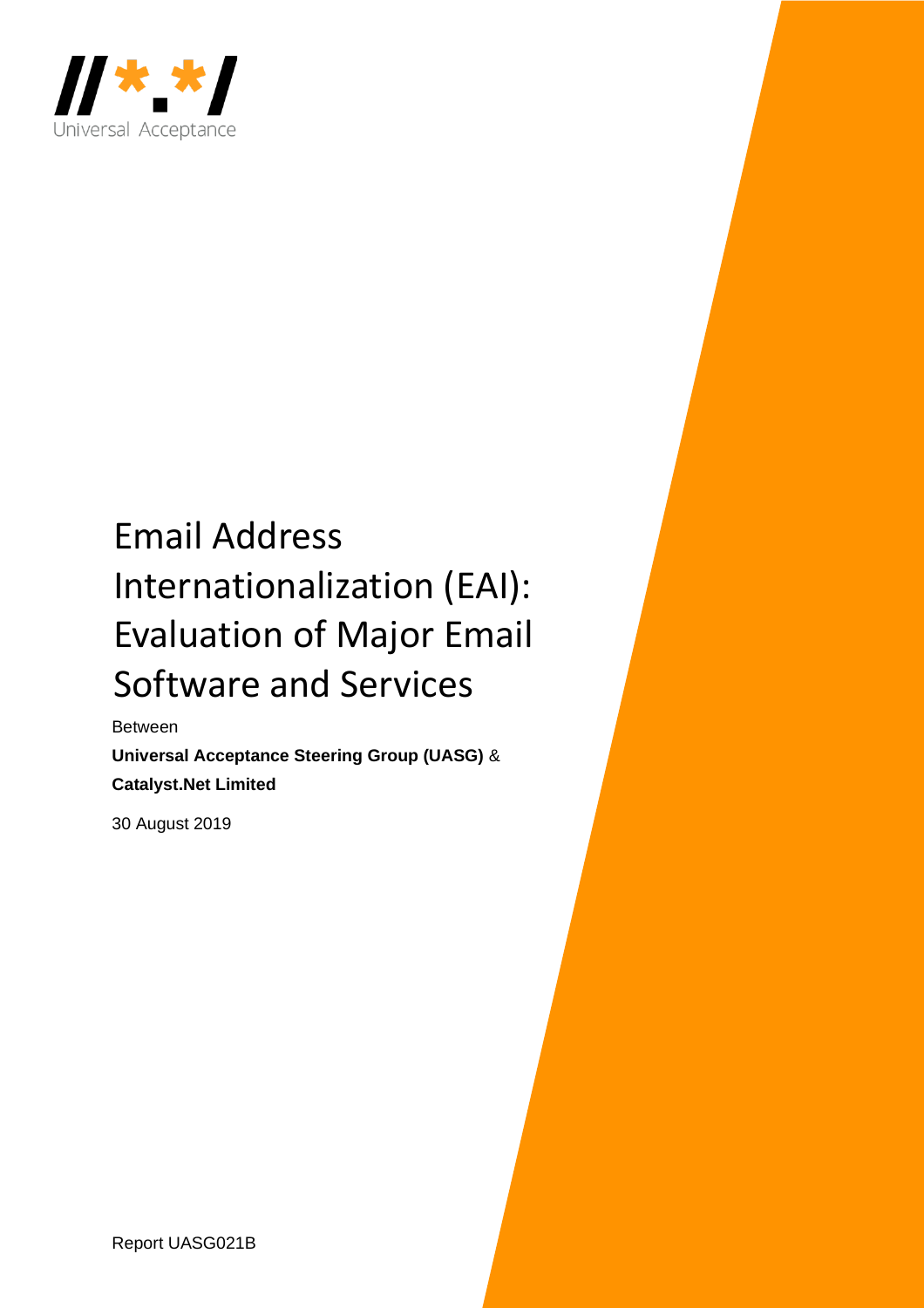### **TABLE OF CONTENTS**

| <b>Background</b>                         | 3               |
|-------------------------------------------|-----------------|
| <b>Evaluation</b>                         | 4               |
| <b>Results</b>                            | 6               |
| <b>Future Evaluations</b>                 | $6\phantom{1}6$ |
| <b>Changes to the Test Suite</b>          | 8               |
| <b>Estimates of Effort</b>                | 8               |
| <b>Document History</b>                   | 9               |
| <b>Appendices</b>                         | 9               |
| <b>Test Execution Report: Component 1</b> | 10              |
| <b>About this Report</b>                  | 10              |
| <b>About Component 1</b>                  | 10              |
| <b>Evaluation Results</b>                 | 10              |
| <b>Test Execution Report: Component 2</b> | 16              |
| <b>About this Report</b>                  | 16              |
| <b>About Component 2</b>                  | 16              |
| <b>Evaluation Results</b>                 | 16              |
| <b>Test Execution Report: Component 3</b> | 21              |
| <b>About this Report</b>                  | 21              |
| <b>About Component 3</b>                  | 21              |
| <b>Evaluation Results</b>                 | 21              |

 $\frac{1}{2}$   $\frac{1}{2}$   $\frac{1}{2}$   $\frac{1}{2}$   $\frac{1}{2}$   $\frac{1}{2}$   $\frac{1}{2}$   $\frac{1}{2}$   $\frac{1}{2}$   $\frac{1}{2}$   $\frac{1}{2}$   $\frac{1}{2}$   $\frac{1}{2}$   $\frac{1}{2}$   $\frac{1}{2}$   $\frac{1}{2}$   $\frac{1}{2}$   $\frac{1}{2}$   $\frac{1}{2}$   $\frac{1}{2}$   $\frac{1}{2}$   $\frac{1}{2}$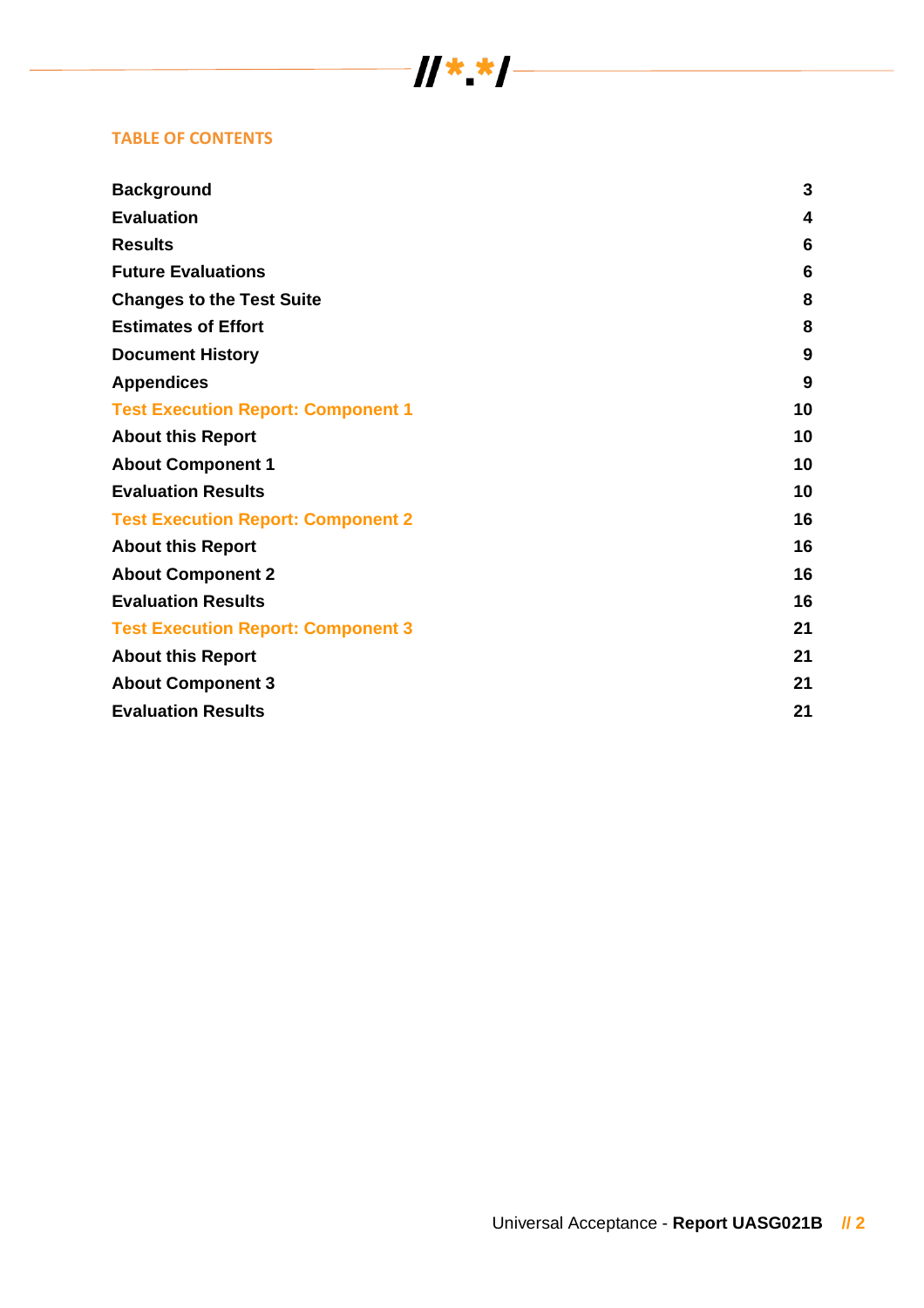

# **Background**

The Universal Acceptance Steering Group (UASG) is a community-based organization working towards the goal of Universal Acceptance (UA). Universal Acceptance is the idea that all domain names and email addresses should be treated correctly and consistently by Internet-enabled applications, devices, and systems. Specifically, this requirement includes new generic top-level domains (gTLDs), internationalized domain names (IDNs), and internationalized email addresses, which must be accepted, validated, stored, processed, and displayed as well as their traditional ASCII-based counterparts.

Because email messages constitute a significant part of online communications, it's important that email software and email service providers meet these requirements to achieve Universal Acceptance. Email Address Internationalization (EAI) is the protocol that allows email addresses that incorporate IDN or Unicode components to function correctly within the email software ecosystem. The purpose of this project is to evaluate the existing EAI capabilities of that ecosystem, in order to measure its "EAI Readiness".

### **Project Structure**

The first phase of this project, Discovery and Analysis, was completed in September 2018 and published on the UASG's website as [UASG021A.](https://uasg.tech/wp-content/uploads/2018/09/UASG021A.pdf) That initial phase analyzed a broad set of components from the email software ecosystem, defined the test criteria to use when evaluating a particular piece of software, and provided an estimate of the effort required to evaluate a select few representative software and service offerings from that set. The resulting [Discovery and Analysis Report](https://uasg.tech/wp-content/uploads/2018/09/UASG021A.pdf) and accompanying [test criteria](https://uasg.tech/wp-content/uploads/2018/09/UASG021A.xlsx) can be found on the UASG's website.

The second and current phase of this project comprises a proof of concept evaluation. A targeted set of software and service providers have been evaluated according to the criteria detailed by UASG021A. The purpose of this phase is to:

- Confirm whether the evaluation criteria developed in the UASG021A report are fair and reasonable and amend or clarify them where necessary.
- Develop a template for reporting future test results.
- Determine the amount of effort required to evaluate additional email software and service providers.

The third and final phase of the project will provide a more complete evaluation of the email software ecosystem, including a greater number of components that have been informed by the experience of this pilot.

### **About this Document**

This document follows UASG021A and describes the proof-of-concept phase of the EAI Evaluation project. It provides clarifications and improvements to the test criteria developed in the first phase of the project and reports on the execution of those tests against the set of email software and services described above. Accompanying this document are test execution reports for the evaluated software and services, a spreadsheet containing the revised test cases and input data to use for future analyses, and a template that can be used when reporting future results. Finally, refined estimates of the effort required to evaluate the various types of software and service identified by UASG021A are given. This document assumes familiarity with UASG021A, so readers are encouraged to review that document before continuing.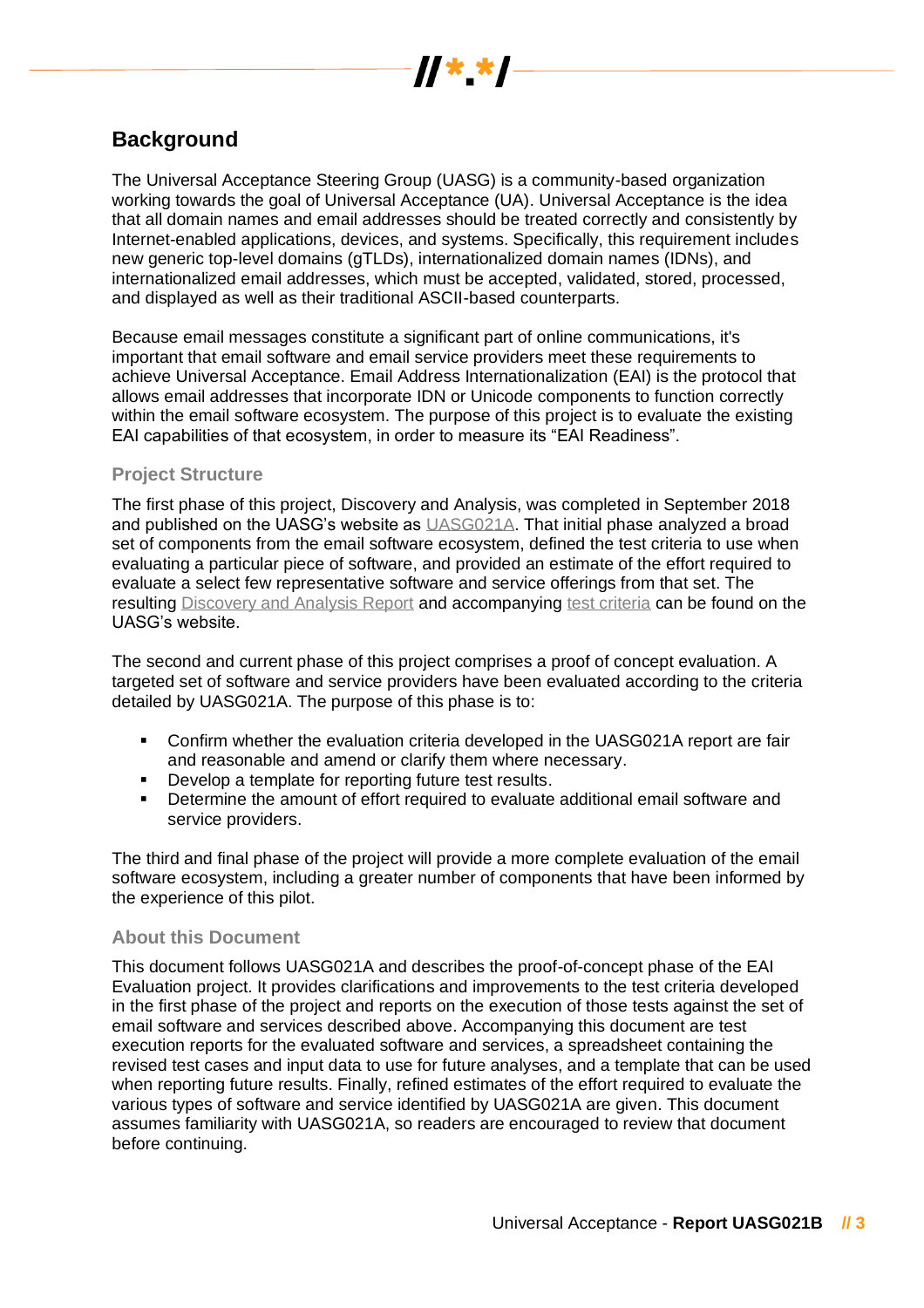

# **Evaluation**

The evaluation was carried out over the course of May and June 2019. It focused on three pieces of software encompassing five functional categories: MUA, MSA, MTA, MDA, and MSP. These categories are described by [UASG 012,](https://uasg.tech/wp-content/uploads/2018/06/UASG012.pdf) [RFC 5598,](https://tools.ietf.org/html/rfc5598) and UASG021A section 3.2. Note that for the purposes of this project, the MDA category includes software that provides access to stored mail through a protocol such as IMAP or POP.

Because the goal of this pilot is to validate and refine the project's evaluation criteria, individual software components have not been named. Rather, throughout this report they are referred to as below:

- **Component 1:** which was evaluated in its capacity as a Mail User Agent ("MUA").
- **Component 2:** which was evaluated in its capacity as a Mail Submission Agent ("MSA"), Mail Transfer Agent ("MTA"), and Mail Delivery Agent ("MDA").
- **Component 3:** which was evaluated in its capacity as a Mail Service Provider ("MSP").



Functionally, these components comprise an end-to-end test of email composition, submission, transfer, delivery, and retrieval, although in practice they were tested individually rather than in an interconnected way. To enable testing, supporting software infrastructure such as mail servers and user accounts were required. Many of these requirements were known in advance and provisioned before testing commenced, while others were only discovered to be necessary during the process. Find a discussion of these requirements in the

Prerequisites section (page 6).

The test cases and input data used for the evaluation can be found in the adjoining Test Cases spreadsheet, Where a test case's Action column refers to an <Email>, <Domain>, or <Unicode> value, that action was repeated once for each row in the corresponding worksheet. To enable these tests, email accounts and corresponding DNS records for these input data were created on newly-provisioned EAI and non-EAI mail servers. A set of addresses hosted by [Coremail](https://www.coremail.cn/) were also provided by the UASG to use while testing.

### **Component 1**

Component 1 was evaluated as a Mail User Agent (MUA). This is the software that a user interacts with when reading or sending messages, so the analysis included significant user interface testing. Two versions of the software were evaluated: a browser-based webmail

<sup>1</sup> Note that this document contains updated test cases and differs from the one distributed with UASG021A.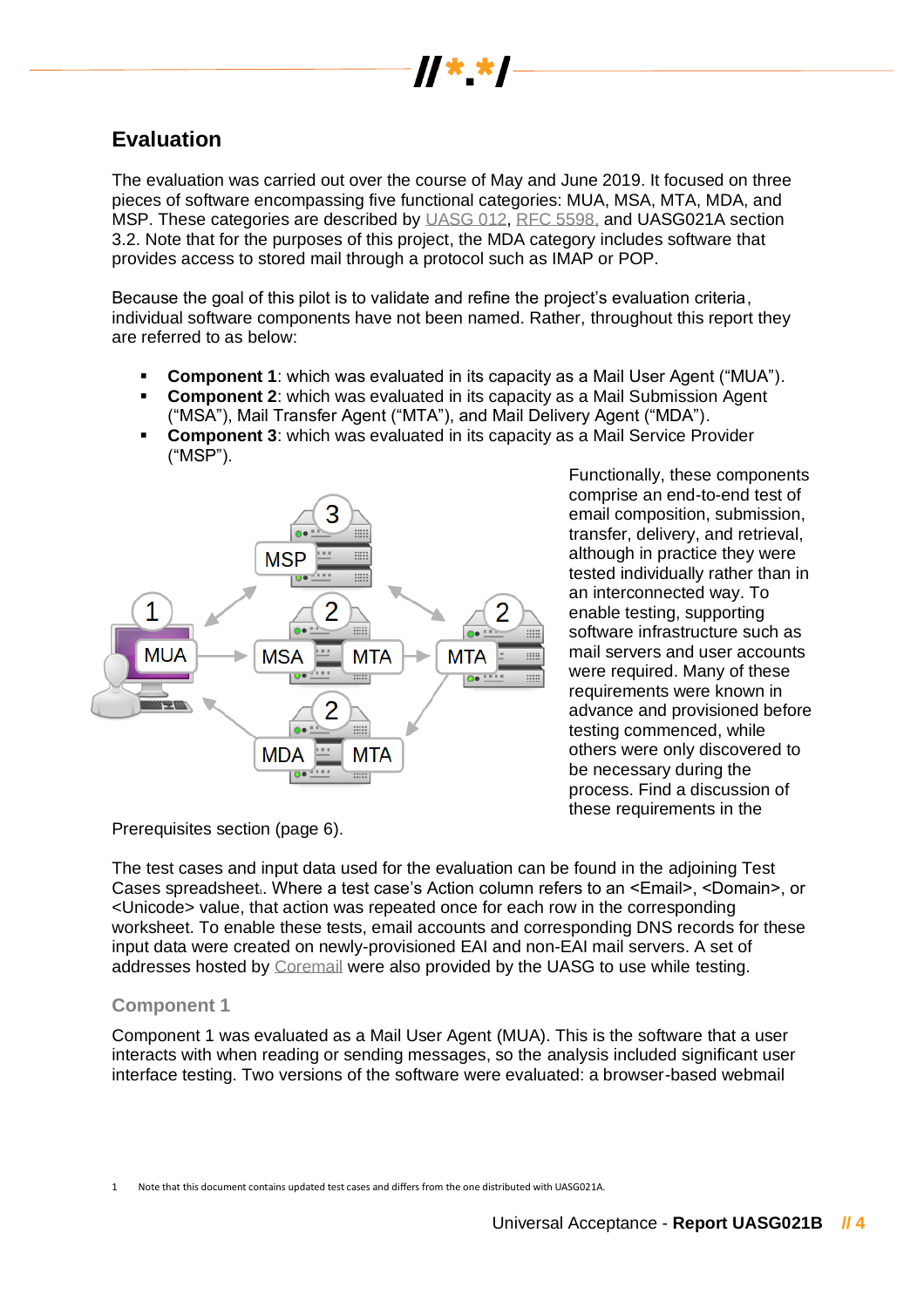

interface provided by the vendor as a hosted service, and a mobile application for the Android operating system.

The web application was tested with the Chromium web browser on Ubuntu Linux, while the Android application was tested with two mobile devices. These were configured as SMTP submission clients for sending messages through the test accounts, and as IMAP and POP clients for retrieving messages from them.

The MUA test category contains both the largest number of individual test cases and the most repetition within them, and as such, Component 1 comprised the bulk of the testing effort. Additionally, because the majority of the tested behaviors require some manual action on the part of the user, for example, typing an email address or creating an address book entry, they cannot be triggered easily by another software tool and involve a fixed amount of manual effort.

#### **Component 2**

Component 2 is a mail server including related integrations such as webmail and mail retrieval services. This pilot focused on the MSA, MTA, and MDA-related aspects of the software, which are responsible for receiving messages from a Mail User Agent, relaying them, and ultimately delivering and making them accessible to another MUA.

The newest available version of this software was evaluated. It is distributed for users to install within their own infrastructure, so the necessary packages were configured and installed on a mail server, made accessible at both ASCII-only and IDN addresses, and instrumented such that server traffic for the ESMTP, POP3, and IMAP protocols could be inspected. An older version of the software without EAI support was also installed for comparison and to allow testing scenarios involving a non-EAI mail server.

The mail server-related test suites require the most advance configuration of the five test categories. However, given the prerequisites, they take less time than the MUA tests since many of the tests involve simply checking whether the software does or doesn't support a given feature without needing to be repeated for multiple inputs.

#### **Component 3**

Component 3 is an enterprise software product whose features include a mail server and multi-user account hosting. A trial of the full software is available for evaluation purposes, as well as a free-to-use instance providing mailboxes for individual users, both of which were used for this pilot. These are hosted services, so no special configuration of the software was required beyond creating the test accounts.

This pilot analyzed the product as a Mail Service Provider (MSP), an entity that operates mail services on behalf of other organizations or users. The MSP test category takes the least amount of time to execute of the five simply because it involves the fewest tests. It focuses on a small set of the functionality typically provided by MSPs, specifically those relating to account and mailbox hosting. A Mail Service Provider will often provide a webmail interface and mailbox access services as well, but these were not tested during this evaluation.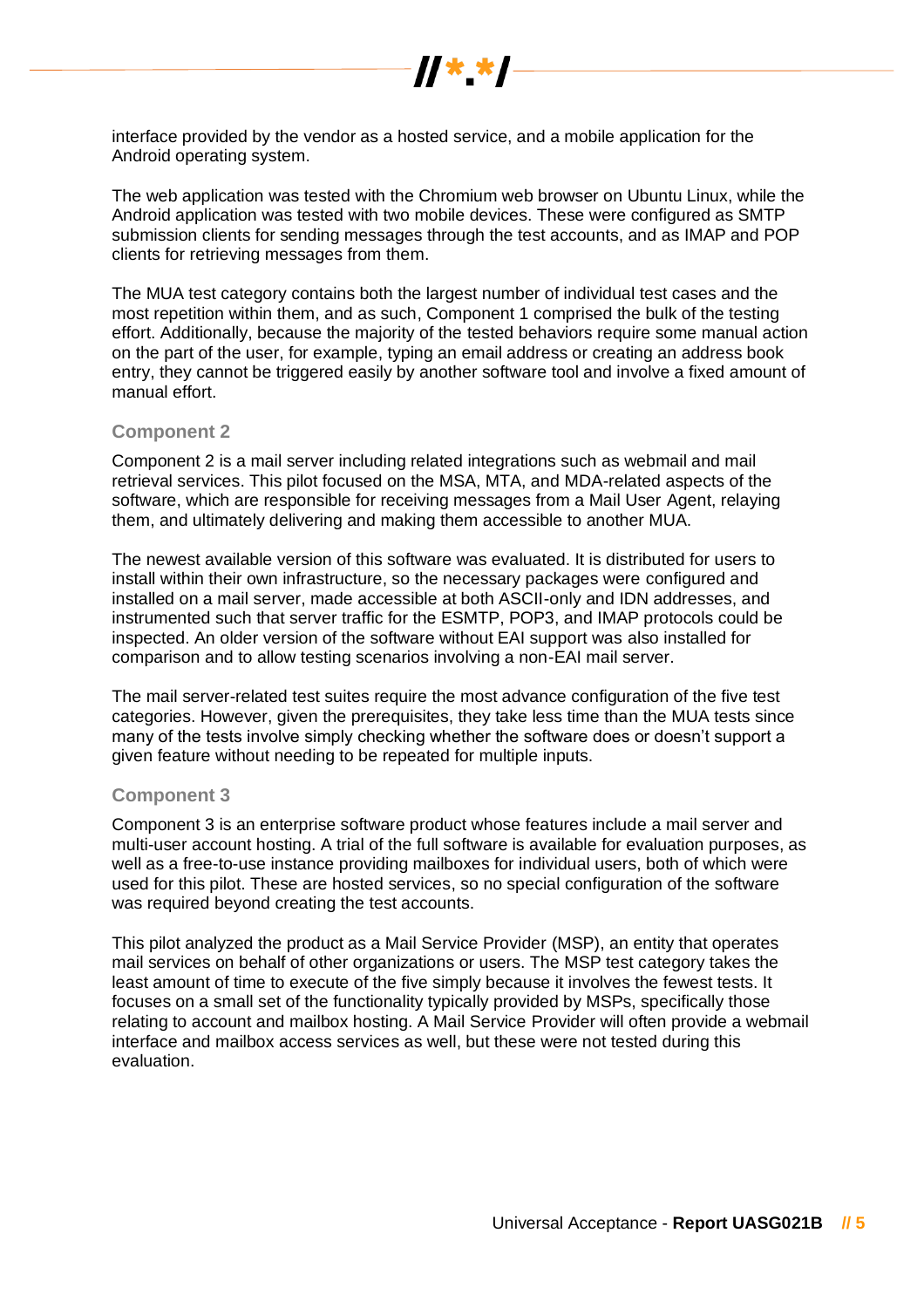

# **Results**

### **Summary**

In general, the components tested in this pilot were found to behave well with respect to EAI. This was generally expected since they were selected in part because they were believed to be relatively advanced in their support of EAI, meaning that this pilot evaluation would exercise most of the test criteria defined by UASG021A. The pilot ultimately covered 118 of the 152 defined test cases.

Individual test reports for each component can be found in the appendices, as well as a reporting template on which these were based. Each test report includes a description of the component under test, a summary of the overall test results, and details of all non-passing test cases with a description of either the observed behavior or the reason the test could not be executed. In general, test cases were only skipped when a preceding test did not pass, meaning that further testing in that area of the software would not be possible or useful.

### Component 1

Test results for the Component 1 web interface and mobile application are included (page 10). Both applications were found to behave well when presented EAI inputs for common use patterns such as reading and composing messages, but their POP3 and IMAP features are not yet EAI-ready.

### Component 2

Test results for the Component 2 mail server are included (page 16). The software was found to be mostly EAI-ready, with the primary exception being that its POP3 server does not implement the "LANG" extension as defined by [RFC 6856.](https://tools.ietf.org/html/rfc6856#section-3)

### Component 3

Test results for the Component 3 service are included (page 21). This software handled EAI inputs correctly except where prevented by other software restrictions. The most significant such restriction was the rejection of mixed scripts, where for example left-to-right and rightto-left texts were combined within an address, or where Chinese text was combined with ASCII characters. This is an intentional software policy that needed to be worked around during the analysis.

### **Future Evaluations**

A primary goal of this pilot was to identify potential pitfalls that might be encountered during future evaluations. This section provides an experience report and recommendations for future executors.

### **Prerequisites**

A significant part of the effort was dedicated to setting up infrastructure in support of the tests. The term "infrastructure" is used loosely here to describe things like hardware, software, software configuration, user accounts, and network access rules. Indeed, nearly half of the effort involved in this pilot was consumed by tasks of this type *other* than running the tests themselves. We recommend that executors carefully consider the following prerequisites before commencing.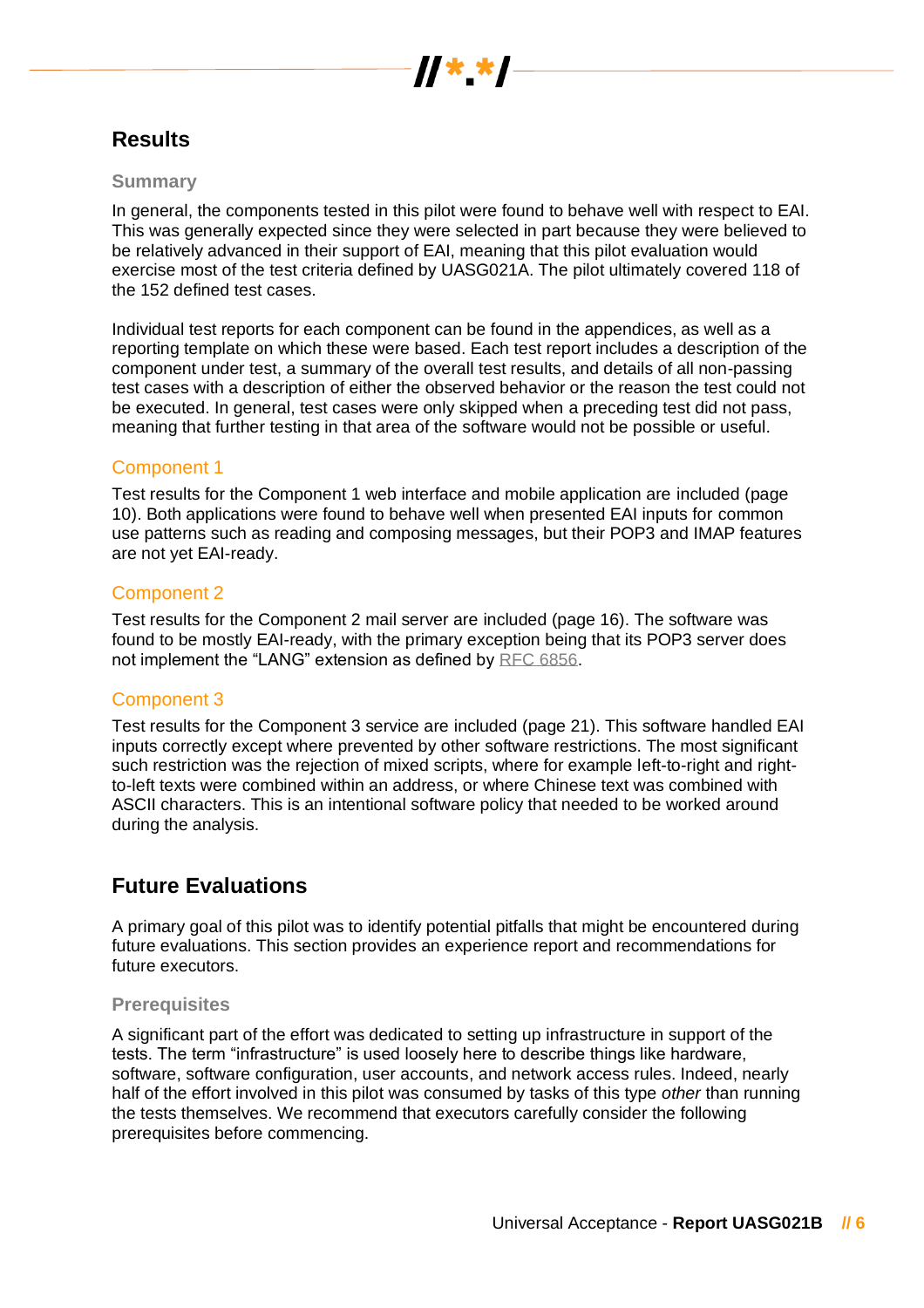

### EAI and Non-EAI Mail Servers

All test categories involve some degree of interaction with an EAI-ready mail server. In this pilot, an instance of the Component 2 mail server was provisioned, tested, and found to be EAI-ready with respect to the extensions it advertises (per EAI-MSA-001 and EAI-MTA-001). As such, it could be reused for many of these integration tests. For the simple purposes of sending and receiving EAI messages, executors might use Gmail or Outlook.com, both of which are EAI-ready in this regard.

A non-EAI mail server is also required to test downgrading, correct rejection of messages, and so on. Currently, most open source mail servers are not EAI-enabled by default, so common software packages such as Postfix or Exim may be used for these purposes. However, executors should verify that the software has not been updated, or modified by an upstream provider, in a way that enables EAI features.

Note that, because many test cases require inspection of traffic sent to or from the server, the software must either be configured so as to disable encryption or instrumented in a way that provides the same sort of visibility.

### EAI and Non-EAI Addresses

Many test cases require one to send and receive messages from a variety of email addresses, including EAI addresses. We were fortunate to have access both to pre-existing email accounts provided by the UASG for testing purposes, and to easy in-house provisioning of new addresses and DNS records. Future executors should ensure that they have access to functioning email addresses of all the types specified by the Test Cases spreadsheet in the <Email> Use Cases worksheet.

### IDN Domains

Apart from email addresses, some of the tests require integration with software addressable at an IDN (for example EAI-MUA-048 and EAI-MUA-071). For this, a set of IDN records must be provisioned, or a hosted service available at an IDN domain must be used.

### Mobile Phones and Mobile Service Subscriptions

Online services often require an active mobile phone subscription when registering an account or two-factor authentication for the account. In this pilot, both Component 1 and Component 3 required a mobile phone to register new accounts, authenticate logins, or access administrative interfaces. Moreover, one of these required a unique mobile phone number for each user account. Executors should determine in advance whether the components they will be testing require mobile phone accounts and how many.

#### **Unrelated Software Issues**

Occasionally, shortcomings in software used to facilitate the testing would interfere with the evaluation. This is to be expected but it does mean that time must occasionally be spent determining whether a given problem is caused by the software under test or something peripheral. Time for such troubleshooting has been factored into the Estimates of Effort section of this report.

### **Partial Test Execution**

The attached test criteria are very thorough in that they require tests to be repeated for all possible address types specified in the <Email> Use Cases worksheet. This includes non-EAI addresses, which have long been widely-supported. Although these scenarios were tested during the pilot in order to establish the baseline behavior of the software under test,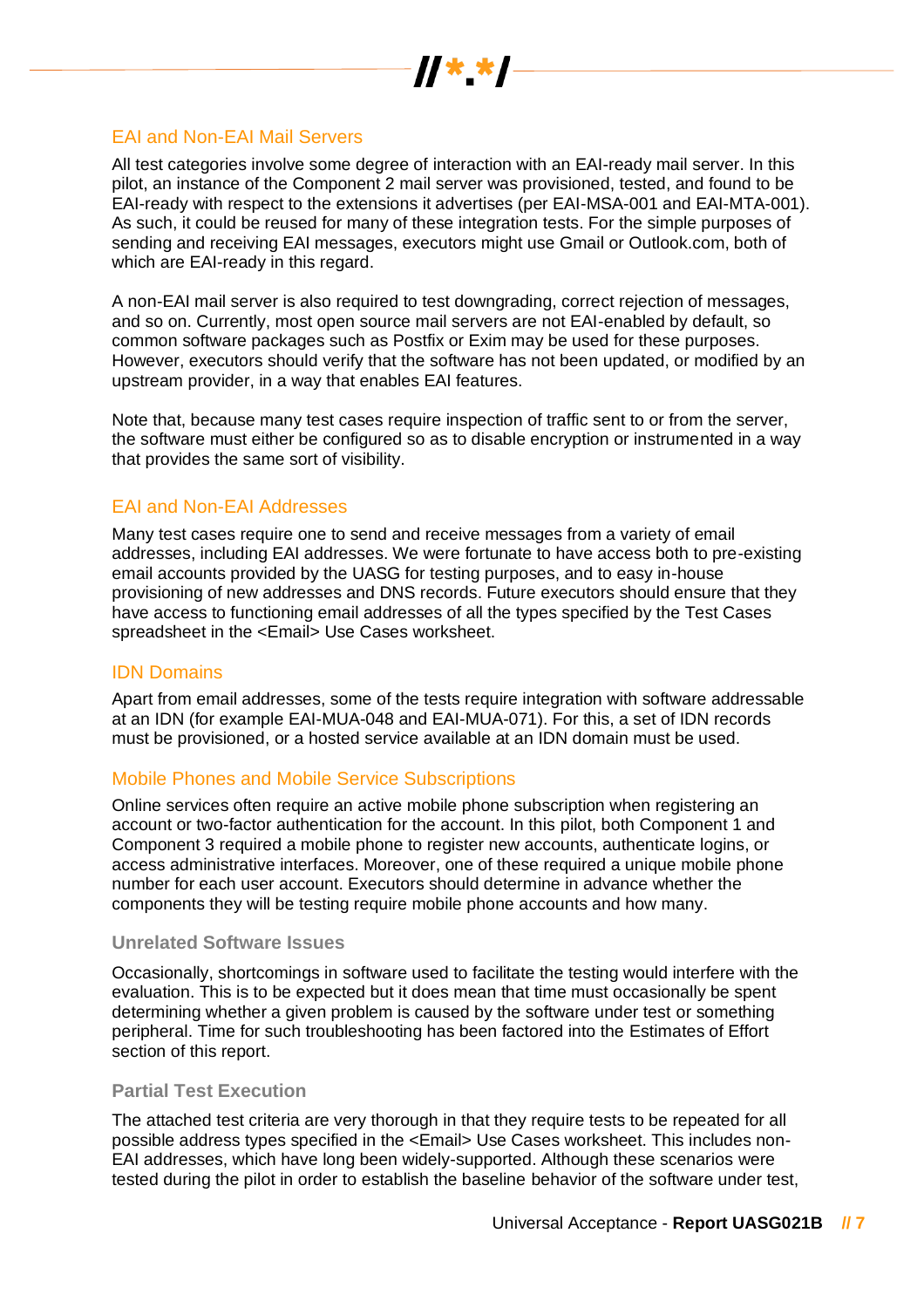

future executors may wish to skip these scenarios to save time. The same can be said for the ASCII-only scenarios in <Domain> and <Unicode> Use Cases worksheets.

The tests have also been classified according to the two phases of EAI Readiness, where Phase 1 involves sending to and receiving from EAI addresses, while Phase 2 involves hosting EAI addresses. Executors may wish to skip tests for the second of these phases.

### **Changes to the Test Suite**

The test suite defined by UASG021A has been modified in a few ways during this exercise, and an updated version has been included with this report. Apart from a series of corrections and clarifications, the biggest change is a reordering of the test cases so that they follow a more logical order with respect to each test's prerequisites (and the tests renumbered accordingly) to make future evaluations more efficient. An example of this is in the Mail User Agent tests, where tests that do not rely on any external server have been moved before those that do, and those that do have been grouped based on the characteristics of the external server. A series of redundant test cases have also been consolidated.

# **Estimates of Effort**

The first phase of this project provided tentative estimates of the effort involved in running this pilot. Having actually done so, we can now provide updated guidelines regarding the amount of effort an evaluation may involve depending on the type of software it aims to test.

- **Setup tasks:** 12 hours (applies once for all components)
- **Administrative tasks:** 4 hours (applies once for each component)
- **Mail User Agent:** 32 hours<br>■ Mail Submission Agent:16
- **Mail Submission Agent:16 hours**
- **Mail Transmission Agent:** 16 hours
- **Mail Delivery Agent:** 8 hours
- **Mail Service Provider:** 8 hours

As with the earlier estimates, these numbers assume ready access to the prerequisites described in the Prerequisites section (page 6) but do *not* include the time required to configure them for the evaluation; that time is captured within the setup and administrative tasks outlined above.

Setup tasks include provisioning infrastructure, creating DNS records, creating user accounts, and configuring software *other* than the software under test. These tasks can be performed once, and the resulting systems can be reused during later evaluations. In contrast, the Administrative tasks include time to configure the software under test, troubleshoot integration issues, collate results, and prepare a test report. These tasks must be repeated for each subsequent evaluation.

The estimates for each functional category can then be added to determine the effort involved in evaluating a particular piece of software based on the features it provides and which of those features are to be tested. For example, a piece of software providing an MSA, MTA, and MDA might be tested in full (40 hours excluding setup and administrative tasks) or in a single one of those functional capacities (16, 16, or 8 hours).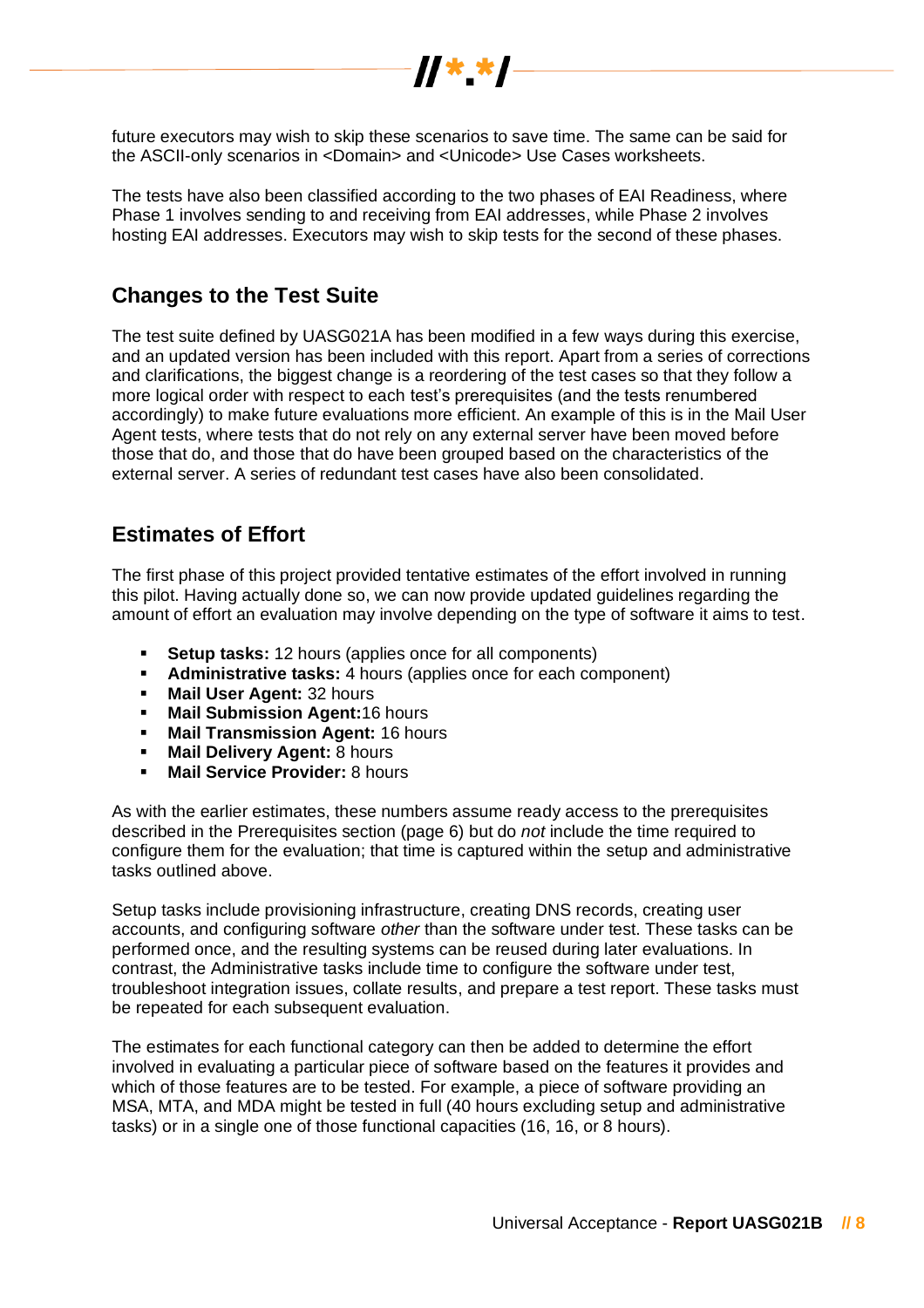

# **Document History**

| <b>Version</b> | <b>Author</b>         | <b>Date</b>       | <b>Description</b>                   |
|----------------|-----------------------|-------------------|--------------------------------------|
| 0.1            | Evan<br><b>Hanson</b> | 28 June 2019      | Initial draft                        |
| 0.2            | Evan<br><b>Hanson</b> | 8 July 2019       | Include compiled test results        |
| 0.3            | Evan<br>Hanson        | 25 July 2019      | Aggregate and anonymize test results |
| 0.4            | Evan<br>Hanson        | 26 August<br>2019 | Changes after feedback               |

# **Appendices**

### **Test Cases**

The revised test cases are defined within [UASG021B Test Cases.](https://uasg.tech/information/it-leaders/)

### **Reporting Template**

The template used for reporting test results is [UASG021B Reporting Template.](https://uasg.tech/information/it-leaders/)

### **Test Reports**

Individual test reports for the software and services analyzed during this phase of the project are included in this document.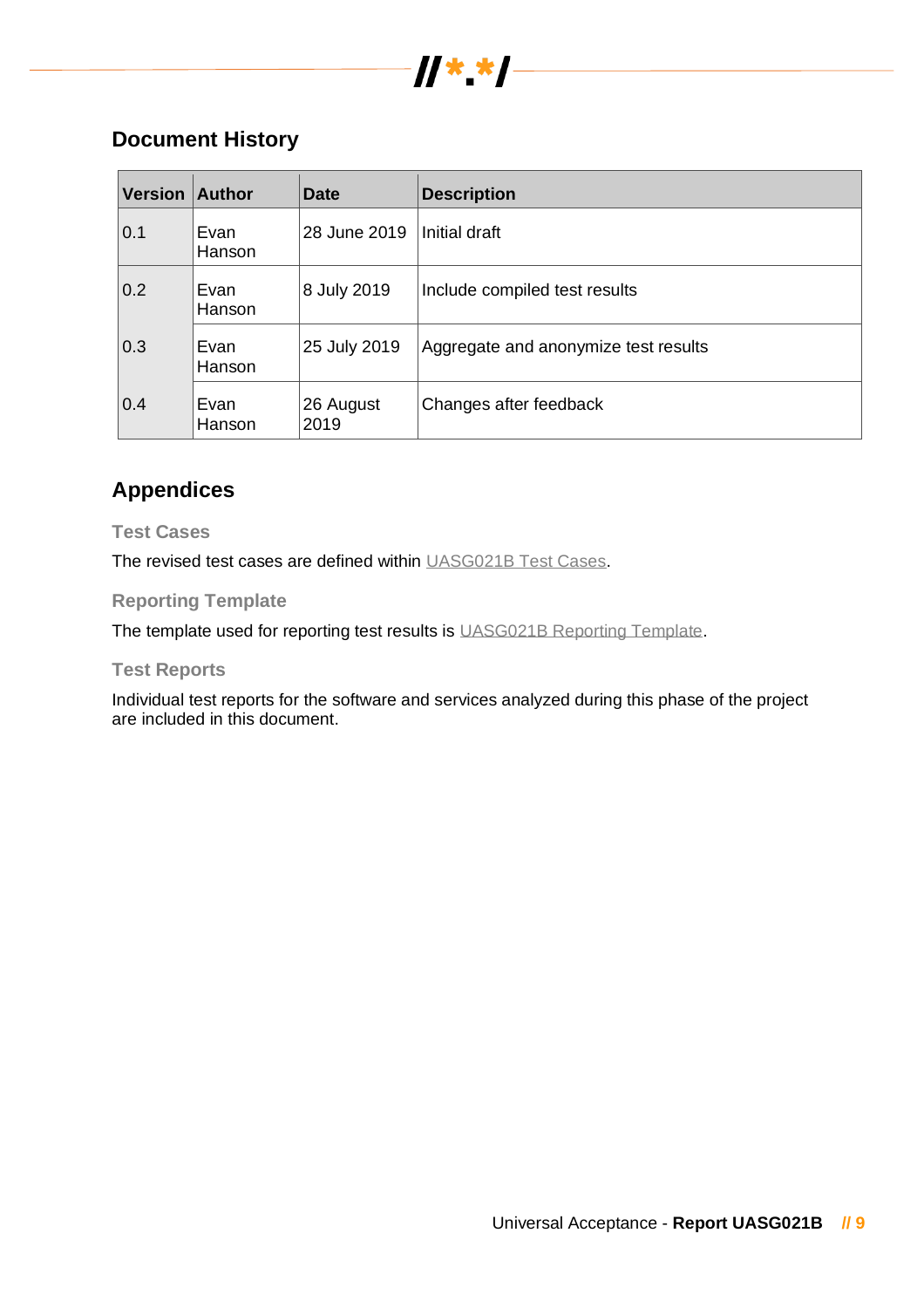

# **Test Execution Report: Component 1**

# **About this Report**

This report describes the EAI-related behaviors of Component 1 in its capacity as a Mail User Agent (MUA). It is part of a proof-of-concept evaluation of the EAI-readiness of the email software ecosystem, the details of which can be found in [UASG021A](https://uasg.tech/wp-content/uploads/2018/09/UASG021A.pdf) (Email Address Internationalization – Discovery and Analysis). The software has been configured and evaluated according to the test criteria and procedures described in that report for the purposes of validating the criteria and providing an estimate of effort for future evaluations.

# **About Component 1**

Component 1 is a free-to-use hosted email platform. In addition to mailbox hosting services, it provides multiple client applications including a browser-based webmail interface and a mobile application for the Android operating system, both of which were tested during this evaluation. Besides typical MUA features such as message composition and address book management, these applications also include support for sending and receiving mail through arbitrary email addresses via ESMTP, POP3 and, in the case of the mobile application, IMAP.

- **Type:** Mail User Agent (MUA)
- **Platform:**
	- Chromium browser (version 75) on Ubuntu Linux (version 18.04)
	- Samsung Galaxy J2 running Android OS (version 5.1)
	- Samsung Galaxy S8 running Android OS (version 7.0)
- **Date:** Evaluation occurred between 28 May and 2 July 2019

# **Evaluation Results**

### **Summary**

This evaluation analyzed the software's ability to compose and read messages, send messages to and from a variety of email addresses, and interact with remote servers using SMTP, POP, and IMAP protocols. These remote servers were configured in advance. A set of email accounts were created on the platform under test using the web-based interface, then associated with two instances of the mobile application.

The two versions of the application differ only very slightly in the features they support. In particular, the web application does not provide IMAP client functionality, so test cases EAI-MUA-040 through EAI-MUA-060 apply only to the mobile application. Otherwise, in the test results below, a passing test indicates that both the web application and mobile application worked correctly, while other results mean that one or both did not work correctly as noted.

The software's EAI-related behavior can be divided into two parts. The first part involves sending and receiving messages and managing contacts within a user's account hosted on the platform under test. For these tasks, the software performed well; the majority of EAI inputs were handled correctly and issues only appeared when domain label separators other than U+002E FULL STOP were used. The second part involves the software's integration with *other* email accounts via IMAP, POP, and SMTP connections. For these, the software performed less well; IDNs could not be used in general unless entered in A-label form, and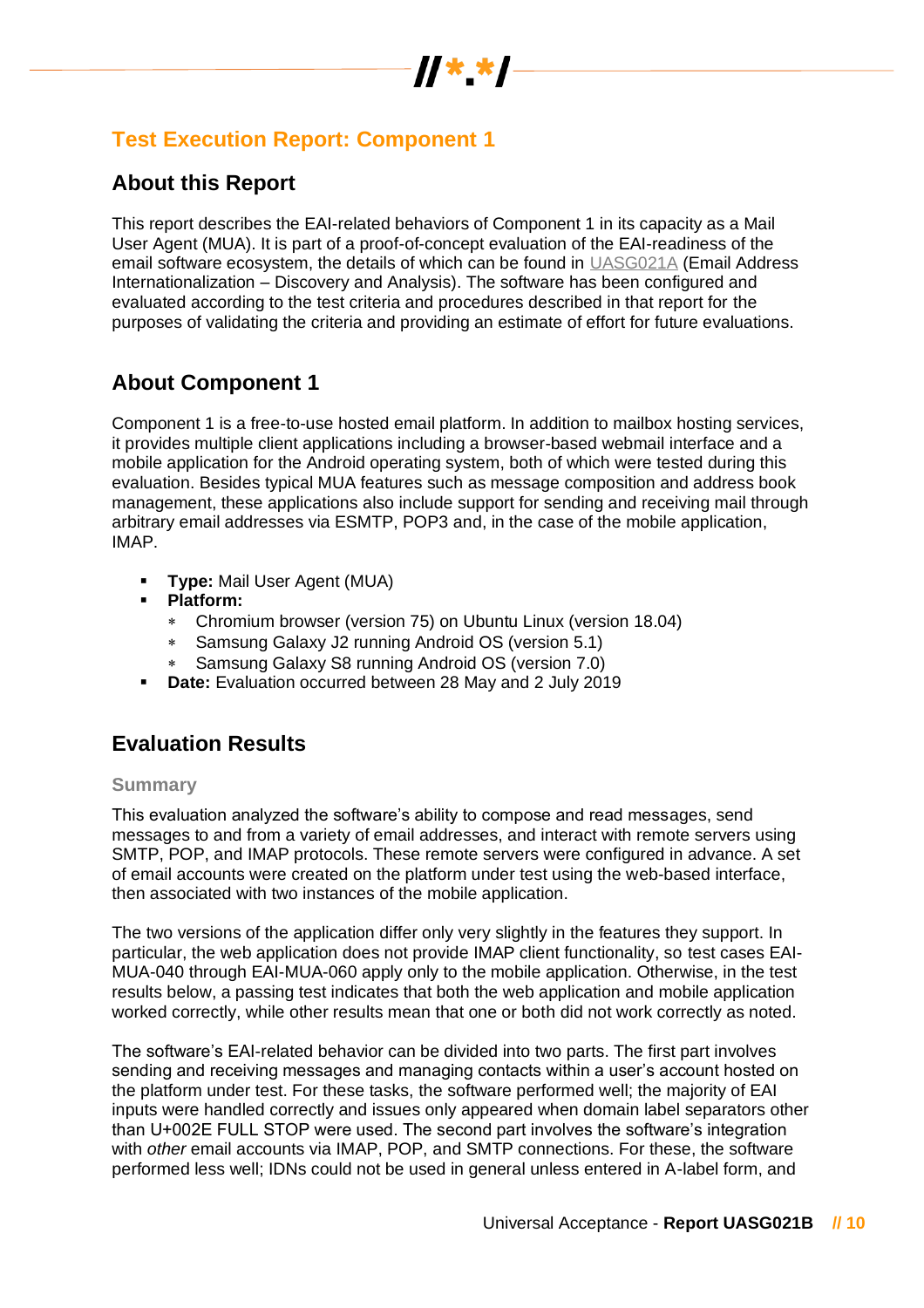

its IMAP and POP client functionality did not support the features necessary for EAI message retrieval. Because of this, a large set of test cases could not be exercised.

**Test Results**

- **Total Tests:** 72
- **Passing Tests:** 39
- **Skipped Tests:** 25
- **Readiness Status:** N/A

**Test Cases**

| <b>Test ID</b>     | <b>Summary</b>                                                                     | <b>Status</b> | <b>Notes</b>                                                                                                         |
|--------------------|------------------------------------------------------------------------------------|---------------|----------------------------------------------------------------------------------------------------------------------|
| <b>EAI-MUA-001</b> | EAI values can be saved to<br>address book                                         | <b>PASS</b>   |                                                                                                                      |
| EAI-MUA-002        | EAI values in address book<br>display address local part as<br>Unicode             | <b>PASS</b>   |                                                                                                                      |
| EAI-MUA-003        | EAI values in address book<br>display address domain part<br>as Unicode            | <b>PASS</b>   |                                                                                                                      |
| EAI-MUA-004        | EAI values can be recalled<br>from address book                                    | <b>PASS</b>   |                                                                                                                      |
| EAI-MUA-005        | EAI values recalled from<br>address book display address<br>local part as Unicode  | <b>PASS</b>   |                                                                                                                      |
| EAI-MUA-006        | EAI values recalled from<br>address book display address<br>domain part as Unicode | <b>PASS</b>   |                                                                                                                      |
| EAI-MUA-007        | Address book search supports<br>Unicode                                            | <b>PASS</b>   |                                                                                                                      |
| EAI-MUA-008        | Originator fields accept EAI<br>values                                             | <b>PASS</b>   |                                                                                                                      |
| EAI-MUA-009        | Originator fields display EAI<br>address local part as Unicode                     | <b>PASS</b>   |                                                                                                                      |
| EAI-MUA-010        | Originator fields display EAI<br>address domain part as<br>Unicode                 | <b>PASS</b>   |                                                                                                                      |
| EAI-MUA-011        | Destination address fields<br>accept EAI values                                    |               | Addresses containing label separators other<br>than FULL STOP are not supported, with an<br>error message displayed. |
| EAI-MUA-012        | Destination address fields<br>display EAI address local part<br>as Unicode         | <b>PASS</b>   |                                                                                                                      |
| <b>EAI-MUA-013</b> | Destination address fields<br>display EAI address domain<br>part as Unicode        | <b>PASS</b>   |                                                                                                                      |
| EAI-MUA-014        | Unstructured header fields<br>accept Unicode                                       | <b>PASS</b>   |                                                                                                                      |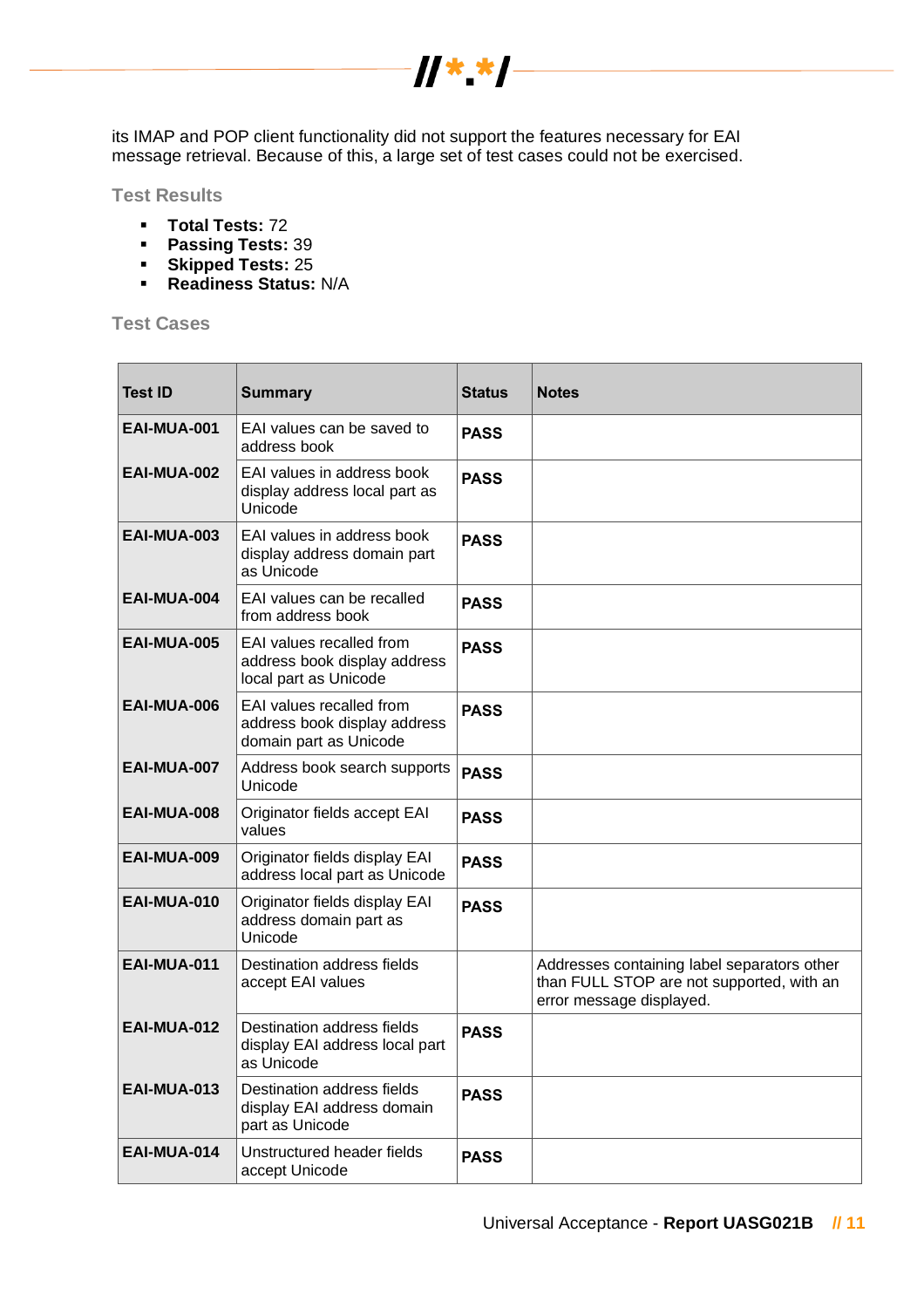

| <b>Test ID</b>     | <b>Summary</b>                                                                                               | <b>Status</b> | <b>Notes</b>                                                                                                          |
|--------------------|--------------------------------------------------------------------------------------------------------------|---------------|-----------------------------------------------------------------------------------------------------------------------|
| <b>EAI-MUA-015</b> | EAI mailto link targets are<br>supported                                                                     | <b>PASS</b>   |                                                                                                                       |
| EAI-MUA-016        | Message text linkifies EAI<br>values                                                                         | N/A           | Software does not linkify email addresses in<br>message bodies.                                                       |
| EAI-MUA-017        | SMTP server address can be<br>specified by A-label                                                           | <b>PASS</b>   |                                                                                                                       |
| <b>EAI-MUA-018</b> | SMTP server address can be<br>specified by U-label                                                           |               | Web application's "Send mail as" feature<br>worked correctly. Android SMTP configuration<br>does not accept U-labels. |
| EAI-MUA-019        | <b>SMTP</b> server address<br>displayed as Unicode                                                           |               | Web application's "Send mail as" feature<br>worked correctly. Android SMTP configuration<br>does not accept U-labels. |
| EAI-MUA-020        | Connection to SMTP server at<br>IDN address is supported                                                     | N/A           | Software does not support U-labels.                                                                                   |
| EAI-MUA-021        | Username can be provided as<br>Unicode                                                                       | <b>PASS</b>   |                                                                                                                       |
| EAI-MUA-022        | Username displayed as<br>Unicode                                                                             | <b>PASS</b>   |                                                                                                                       |
| EAI-MUA-023        | EAI originator header values<br>are transmitted to SMTPUTF8<br>server                                        | <b>PASS</b>   |                                                                                                                       |
| EAI-MUA-024        | <b>EAI destination address</b><br>header values are transmitted<br>to SMTPUTF8 server                        | <b>PASS</b>   |                                                                                                                       |
| <b>EAI-MUA-025</b> | Unicode unstructured header<br>values are transmitted to<br>SMTPUTF8 server                                  | <b>PASS</b>   |                                                                                                                       |
| EAI-MUA-026        | Unicode header values are not   PASS<br>encoded with MIME encoded-<br>words                                  |               |                                                                                                                       |
| EAI-MUA-027        | EAI originator header values<br>are transmitted to non-<br>SMTPUTF8 server as ASCII                          | <b>PASS</b>   |                                                                                                                       |
| EAI-MUA-028        | <b>EAI destination address</b><br>header values are transmitted<br>to non-SMTPUTF8 server as<br><b>ASCII</b> | <b>PASS</b>   |                                                                                                                       |
| <b>EAI-MUA-029</b> | Unicode unstructured header<br>values are transmitted to non-<br>SMTPUTF8 server as ASCII                    | <b>PASS</b>   |                                                                                                                       |
| <b>EAI-MUA-030</b> | Message-ID of EAI message<br>submitted to non-SMTPUTF8<br>server is ASCII-only                               | <b>PASS</b>   |                                                                                                                       |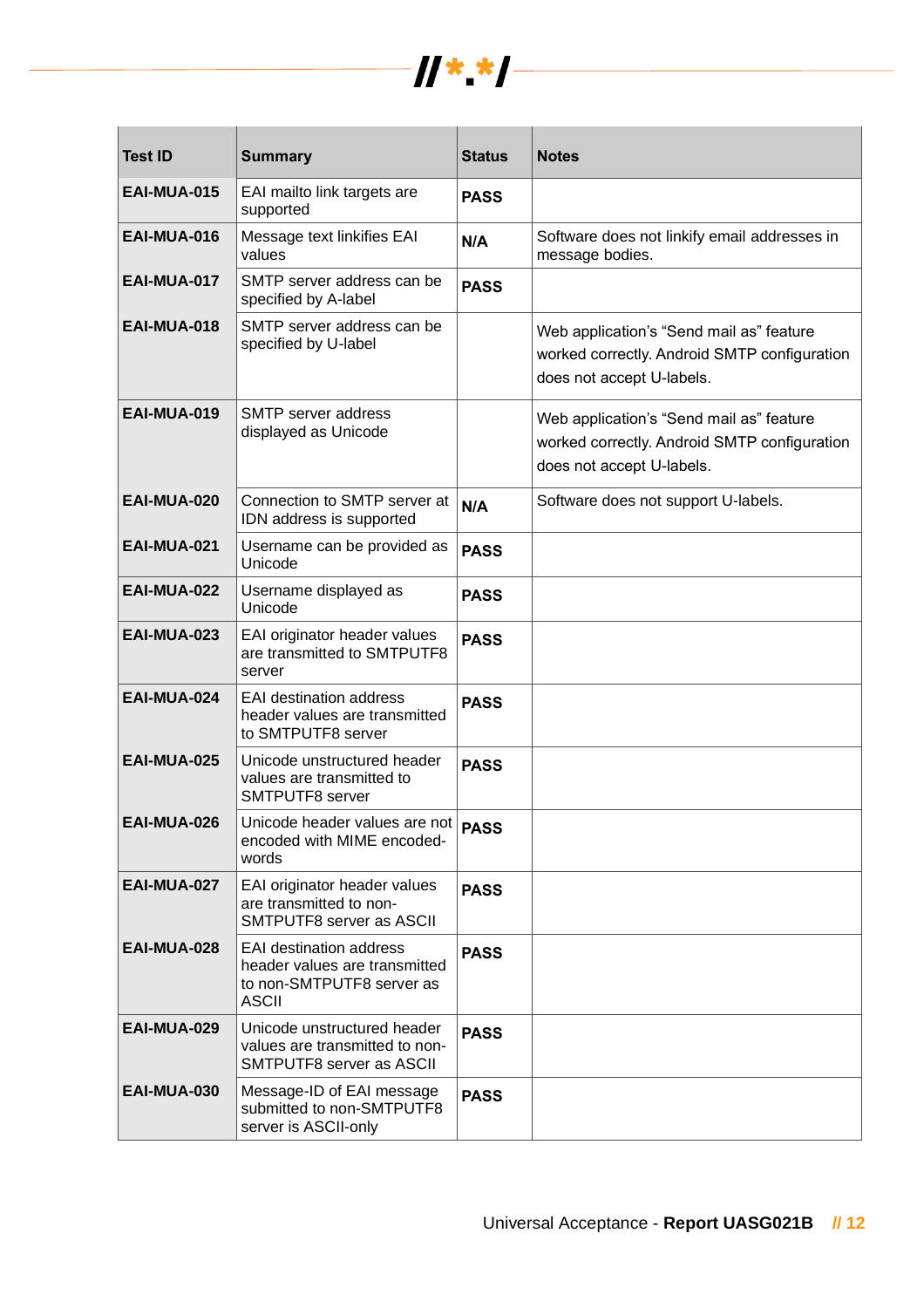

| <b>Test ID</b>     | <b>Summary</b>                                                                                                                           | <b>Status</b> | <b>Notes</b>                                                                     |
|--------------------|------------------------------------------------------------------------------------------------------------------------------------------|---------------|----------------------------------------------------------------------------------|
| EAI-MUA-031        | SMTPUTF8 parameter is<br>provided with MAIL command<br>for EAI messages                                                                  | <b>PASS</b>   |                                                                                  |
| EAI-MUA-032        | SMTPUTF8 parameter is not<br>provided with MAIL command<br>for non-EAI messages                                                          | <b>PASS</b>   |                                                                                  |
| <b>EAI-MUA-033</b> | Multipart MIME message parts<br>of type message/global are<br>recognized                                                                 | <b>PASS</b>   |                                                                                  |
| EAI-MUA-034        | Single-part MIME messages<br>of type message/global are<br>recognized                                                                    | <b>PASS</b>   |                                                                                  |
| <b>EAI-MUA-035</b> | Multipart MIME message parts<br>of type message/global are<br>sent to non-SMTPUTF8<br>servers with a valid content-<br>transfer-encoding | N/A           | The software does not allow customization of<br>the content type or disposition. |
| EAI-MUA-036        | Single-part MIME messages<br>of type message/global are<br>sent to non-SMTPUTF8<br>servers with a valid content-<br>transfer-encoding    | N/A           | The software does not allow customization of<br>the content type or disposition. |
| EAI-MUA-037        | Local part of EAI values in<br>atoms are displayed as<br>Unicode                                                                         | <b>PASS</b>   |                                                                                  |
| EAI-MUA-038        | Domain part of EAI values in<br>atoms are displayed as<br>Unicode                                                                        | <b>PASS</b>   |                                                                                  |
| EAI-MUA-039        | Message lines longer than 998<br>characters are limited to 998<br>octets                                                                 | <b>PASS</b>   |                                                                                  |
| EAI-MUA-040        | Server address can be<br>specified by A-label                                                                                            | <b>PASS</b>   |                                                                                  |
| EAI-MUA-041        | Server address can be<br>specified by U-label                                                                                            |               | Software does not accept U-labels.                                               |
| EAI-MUA-042        | Server address displayed as<br>Unicode                                                                                                   | N/A           | Software does not support U-labels.                                              |
| EAI-MUA-043        | Connection to IMAP server at<br>IDN address is supported                                                                                 | N/A           | Software does not support U-labels.                                              |
| EAI-MUA-044        | Username can be provided as<br>Unicode                                                                                                   | <b>PASS</b>   |                                                                                  |
| EAI-MUA-045        | Username displayed as<br>Unicode                                                                                                         | <b>PASS</b>   |                                                                                  |
| EAI-MUA-046        | <b>AUTHENTICATE command is</b><br>used for authentication                                                                                |               | The LOGIN command is used, rather than<br>AUTHENTICATE.                          |
| EAI-MUA-047        | UTF8=ACCEPT is enabled                                                                                                                   |               | The UTF8=ACCEPT option is never enabled.                                         |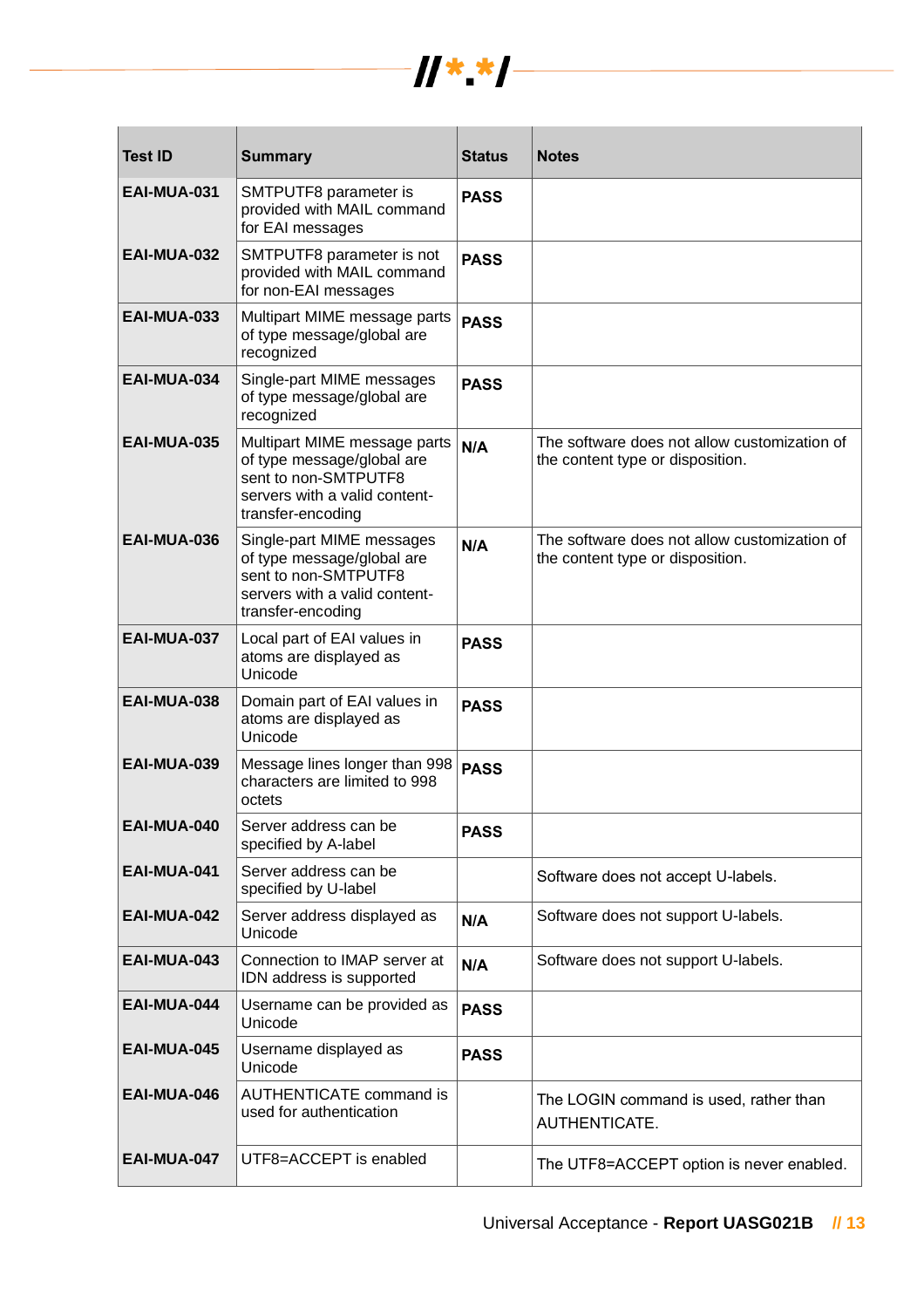

| <b>Test ID</b>     | <b>Summary</b>                                                             | <b>Status</b> | <b>Notes</b>                                                          |
|--------------------|----------------------------------------------------------------------------|---------------|-----------------------------------------------------------------------|
| EAI-MUA-048        | <b>SEARCH command does not</b><br>specify charset                          | N/A           | IMAP client does not enable UTF8 support.                             |
| EAI-MUA-049        | <b>APPEND command uses</b><br>UTF8 extension                               | N/A           | IMAP client does not enable UTF8 support.                             |
| EAI-MUA-050        | Mailbox with Unicode name<br>can be created                                | N/A           | IMAP client does not enable UTF8 support.                             |
| EAI-MUA-051        | Unicode mailbox names can<br>be accessed                                   | N/A           | IMAP client does not enable UTF8 support.                             |
| <b>EAI-MUA-052</b> | Unicode mailbox names<br>display as Unicode                                | N/A           | IMAP client does not enable UTF8 support.                             |
| <b>EAI-MUA-053</b> | Messages in mailbox with<br>Unicode name can be<br>retrieved               | N/A           | IMAP client does not enable UTF8 support.                             |
| EAI-MUA-054        | Message with EAI address in<br>originator header is accessible             | N/A           | IMAP client does not enable UTF8 support.                             |
| <b>EAI-MUA-055</b> | Message with EAI address in<br>destination address header is<br>accessible | N/A           | IMAP client does not enable UTF8 support.                             |
| <b>EAI-MUA-056</b> | Message with Unicode value<br>in unstructured text header is<br>accessible | N/A           | IMAP client does not enable UTF8 support.                             |
| <b>EAI-MUA-057</b> | Messages can be stored in<br>mailbox with Unicode name                     | N/A           | IMAP client does not enable UTF8 support.                             |
| <b>EAI-MUA-058</b> | Message with EAI address in<br>originator header can be<br>stored          | N/A           | IMAP client does not enable UTF8 support.                             |
| <b>EAI-MUA-059</b> | Message with EAI address in<br>destination address header<br>can be stored | N/A           | IMAP client does not enable UTF8 support.                             |
| EAI-MUA-060        | Message with Unicode value<br>in unstructured text header<br>can be stored | N/A           | IMAP client does not enable UTF8 support.                             |
| EAI-MUA-061        | Server address can be<br>specified by A-label                              | <b>PASS</b>   |                                                                       |
| EAI-MUA-062        | Server address can be<br>specified by U-label                              |               |                                                                       |
| <b>EAI-MUA-063</b> | Server address displayed as<br>Unicode                                     | N/A           | Software does not allow server address to be<br>specified by U-label. |
| EAI-MUA-064        | Connection to POP server at<br>IDN address is supported                    | N/A           | Software does not support U-labels.                                   |
| <b>EAI-MUA-065</b> | Username can be provided as<br>Unicode                                     | <b>PASS</b>   |                                                                       |
| EAI-MUA-066        | Username displayed as<br>Unicode                                           | <b>PASS</b>   |                                                                       |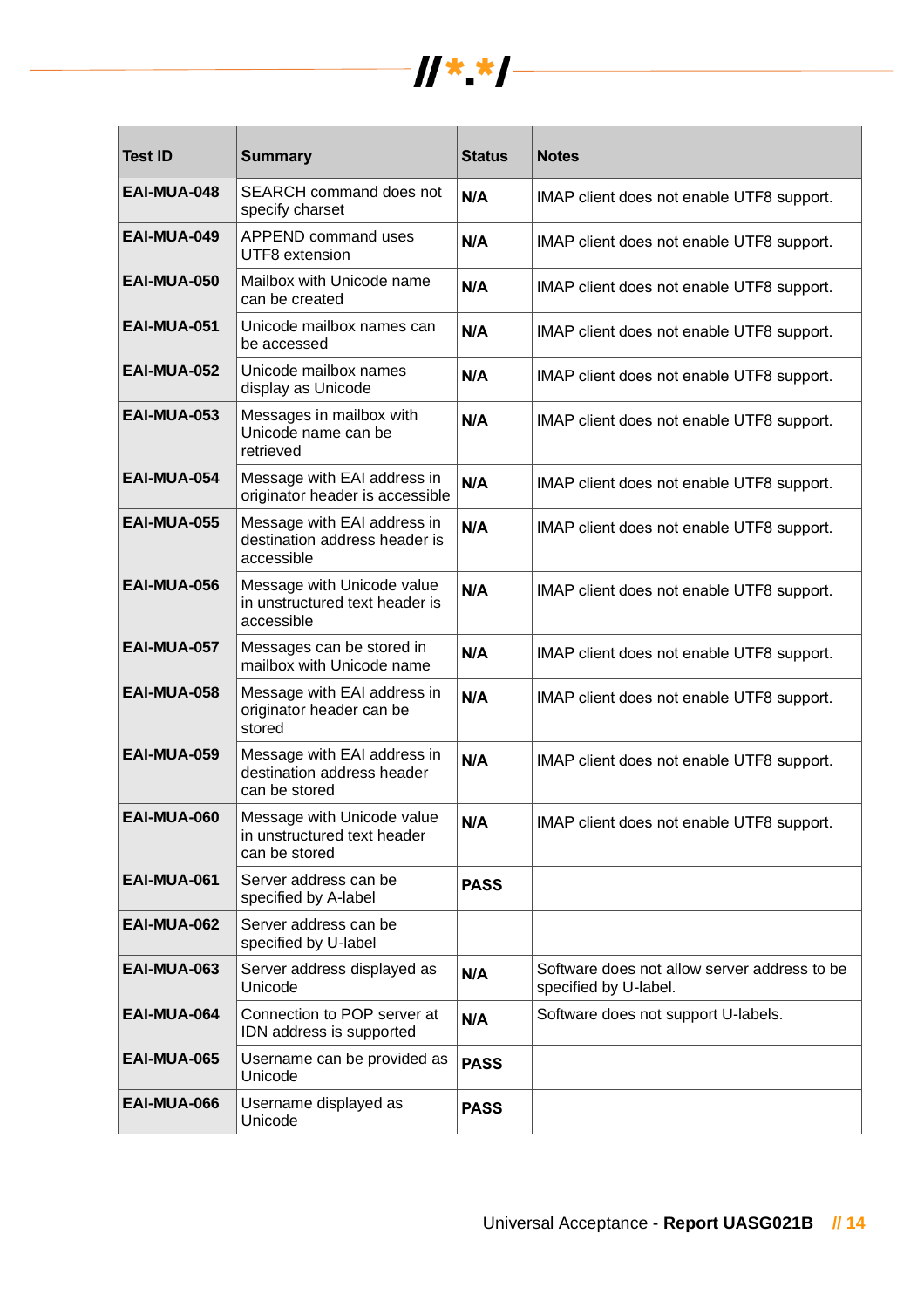

| <b>Test ID</b> | Summary                                                                    | <b>Status</b> | <b>Notes</b>                             |
|----------------|----------------------------------------------------------------------------|---------------|------------------------------------------|
| EAI-MUA-067    | Connection to server with<br>Unicode username is<br>supported              | <b>PASS</b>   |                                          |
| EAI-MUA-068    | UTF8 mode is enabled                                                       |               |                                          |
| EAI-MUA-069    | STLS command is not used in<br>UTF8 mode                                   | N/A           | POP client does not enable UTF8 support. |
| EAI-MUA-070    | Message with EAI address in<br>originator header is accessible             | N/A           | POP client does not enable UTF8 support. |
| EAI-MUA-071    | Message with EAI address in<br>destination address header is<br>accessible | N/A           | POP client does not enable UTF8 support. |
| EAI-MUA-072    | Message with Unicode value<br>in unstructured text header is<br>accessible | N/A           | POP client does not enable UTF8 support. |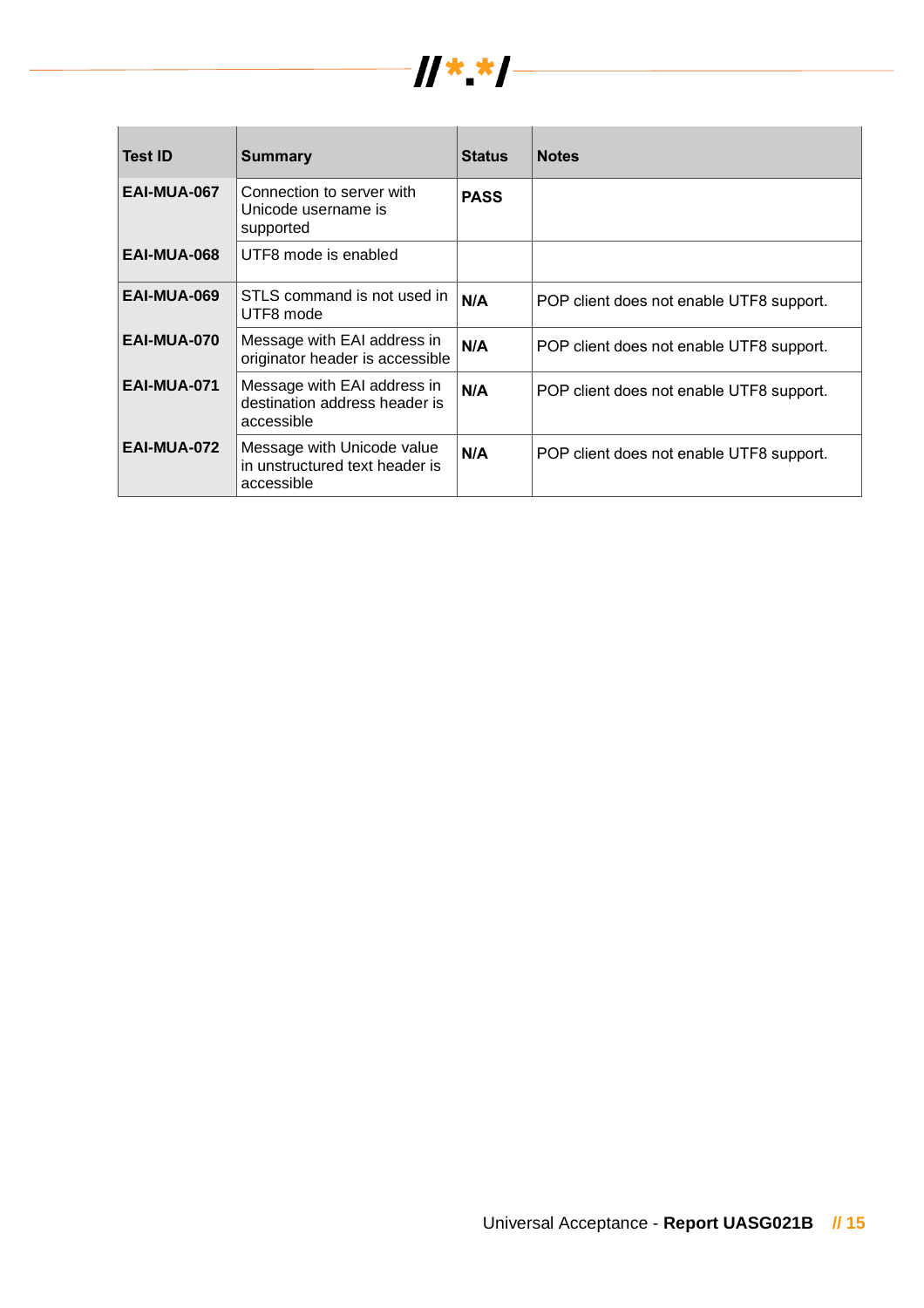

# **Test Execution Report: Component 2**

# **About this Report**

This report describes the EAI-related behaviors of Component 2 in its capacity as a Mail Submission Agent (MSA), Mail Transfer Agent (MTA), and Mail Delivery Agent (MDA). It is part of a proof-of-concept evaluation of the EAI-readiness of the email software ecosystem, the details of which can be found in [UASG021A](https://uasg.tech/wp-content/uploads/2018/09/UASG021A.pdf) (Email Address Internationalization – Discovery and Analysis). The software has been configured and evaluated according to the test criteria and procedures described in that report for the purposes of validating the criteria and providing an estimate of effort for future evaluations.

# **About Component 2**

Component 2 is an open source software project providing a mail transfer agent, POP3 and IMAP servers, and associated services such as integrated webmail and mailing lists. The project's source code is available for download at its website, and the software is also available in the form of precompiled packages for a variety of Unix-based operating systems.

- **Type:** Mail Submission Agent (MSA), Mail Transfer Agent (MTA), Mail Delivery Agent (MDA)
- **Platform: Ubuntu Linux (version 18.04)**
- **Date:** Evaluation occurred between 20 May and 24 June 2019

# **Evaluation Results**

### **Summary**

For this evaluation, two Linux servers were provisioned. On the first, all necessary software packages were downloaded, built, and installed. The Linux host was assigned DNS entries for each Domain Use Case and the software was configured to accept and send mail for each of these. User accounts for each Unicode Use Case were created, with mail for these delivered to a "Maildir" for each of those users for inspection. The software was configured to use the PLAIN authentication method for ESMTP, POP3, and IMAP connections. The second Linux server was configured similarly, but with a version of Component 2 without EAI support for use when testing behaviors involving a server without EAI capabilities.

By default, Component 2 will attempt to upgrade plain text connections to use TLS encryption. This feature was disabled so that network connections would not be encrypted. A piece of software called Wireshark was installed and configured to log traffic for these protocols to a file for inspection, allowing protocol-level messages exchanged between Component 2 and other systems to be reviewed. The software was then exercised using a combination of client services such as Gmail and Coremail and local utilities such as Sendmail and Telnet.

The software was found to handle EAI inputs well. Five of the 68 test cases found potential issues with EAI support, but only two of these represent missing features (the "LANG" extension for POP3 access, as defined by RFC 6856). Six of the test cases could not be exercised because the MSA does not attempt transform EAI messages into a form suitable for transfer to a non-EAI server as permitted by RFC 6531 (but rather rejects them), and the final one was skipped because the MDA did not add trace information to delivered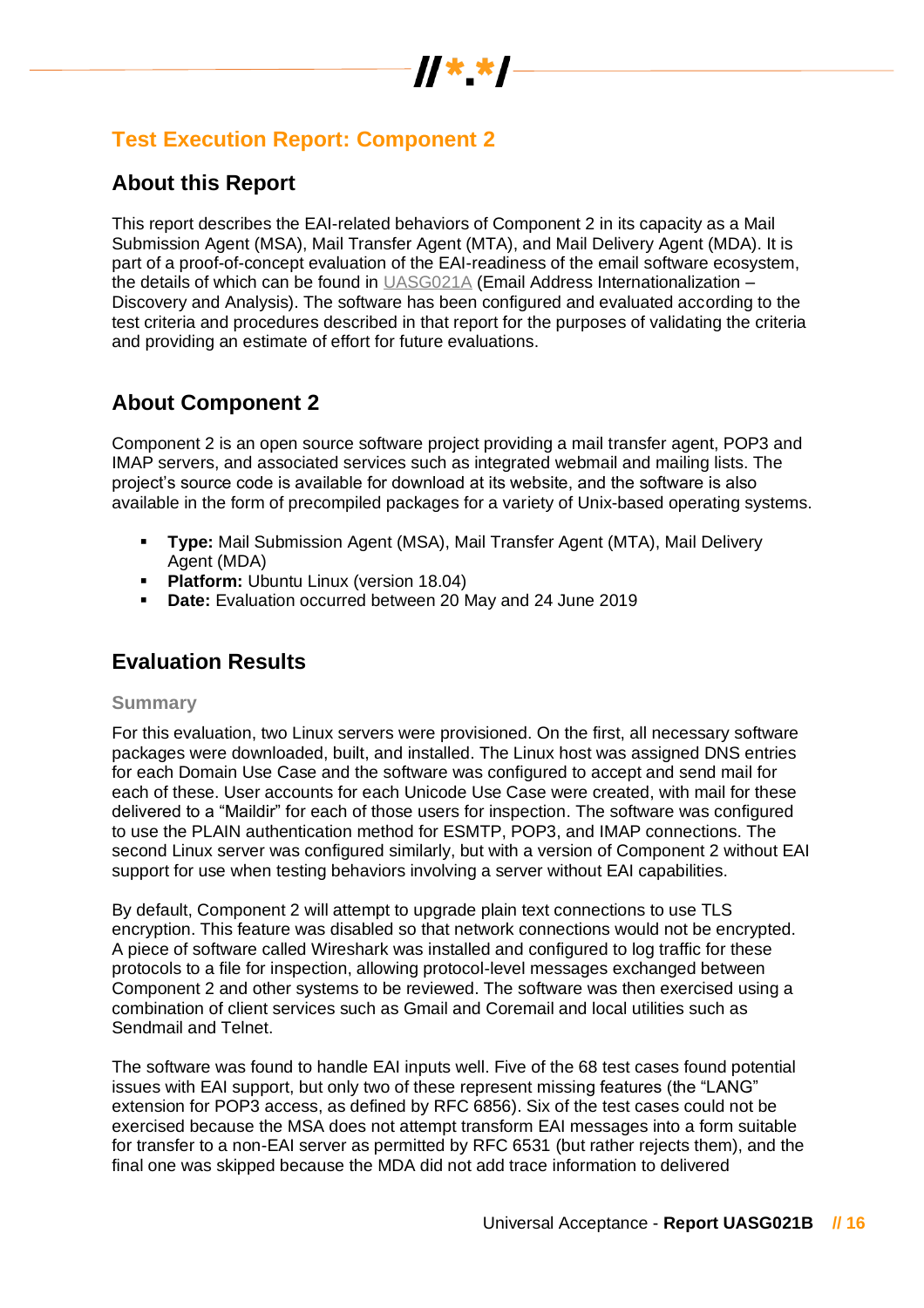

messages. Due to the non-passing test cases, no level of EAI-readiness has been assigned in this report. However, because those test cases are advisory, and based on the overall results, we feel that this software is a positive example of EAI support.

**Test Results**

- **Total Tests:** 68
- **Passing Tests:** 56
- **Skipped Tests:** 7
- **Readiness Status:** N/A

**Test Cases**

| <b>Test ID</b>     | <b>Summary</b>                                                                     | <b>Status</b> | <b>Notes</b>                                                                                           |
|--------------------|------------------------------------------------------------------------------------|---------------|--------------------------------------------------------------------------------------------------------|
| <b>EAI-MSA-001</b> | SMTPUTF8 capability is advertised                                                  | <b>PASS</b>   |                                                                                                        |
| EAI-MSA-002        | 8BITMIME capability is advertised                                                  | <b>PASS</b>   |                                                                                                        |
| EAI-MSA-003        | EHLO command argument is<br>transmitted as ASCII                                   | <b>PASS</b>   |                                                                                                        |
| EAI-MSA-004        | SMTPUTF8 parameter is provided<br>with MAIL command for EAI<br>messages            | <b>PASS</b>   |                                                                                                        |
| EAI-MSA-005        | EAI reverse path values are<br>transmitted to SMTPUTF8 server                      | <b>PASS</b>   |                                                                                                        |
| EAI-MSA-006        | EAI forward path values are<br>transmitted to SMTPUTF8 server                      | <b>PASS</b>   |                                                                                                        |
| EAI-MSA-007        | EAI originator header values are<br>transmitted to SMTPUTF8 server                 | <b>PASS</b>   |                                                                                                        |
| EAI-MSA-008        | EAI destination address header<br>values are transmitted to SMTPUTF8<br>server     | <b>PASS</b>   |                                                                                                        |
| EAI-MSA-009        | Unicode unstructured header values<br>are transmitted to SMTPUTF8 server           | <b>PASS</b>   |                                                                                                        |
| EAI-MSA-010        | SMTPUTF8 parameter is not<br>provided for non-EAI messages                         |               | SMTPUTF8 parameter is provided in<br>all cases when destination server<br>advertises SMTPUTF8 support. |
| EAI-MSA-011        | EAI messages sent to non-<br>SMTPUTF8 server are rejected or<br>transformed        | <b>PASS</b>   |                                                                                                        |
| <b>EAI-MSA-012</b> | EAI reverse path values are<br>transmitted to non-SMTPUTF8 server<br>as ASCII      | N/A           | The software rejects EAI messages<br>submitted to a non-SMTPUTF<br>capable server.                     |
| <b>EAI-MSA-013</b> | EAI forward path values are<br>transmitted to non-SMTPUTF8 server<br>as ASCII      | N/A           | The software rejects EAI messages<br>submitted to a non-SMTPUTF<br>capable server.                     |
| EAI-MSA-014        | EAI originator header values are<br>transmitted to non-SMTPUTF8 server<br>as ASCII | N/A           | The software rejects EAI messages<br>submitted to a non-SMTPUTF<br>capable server.                     |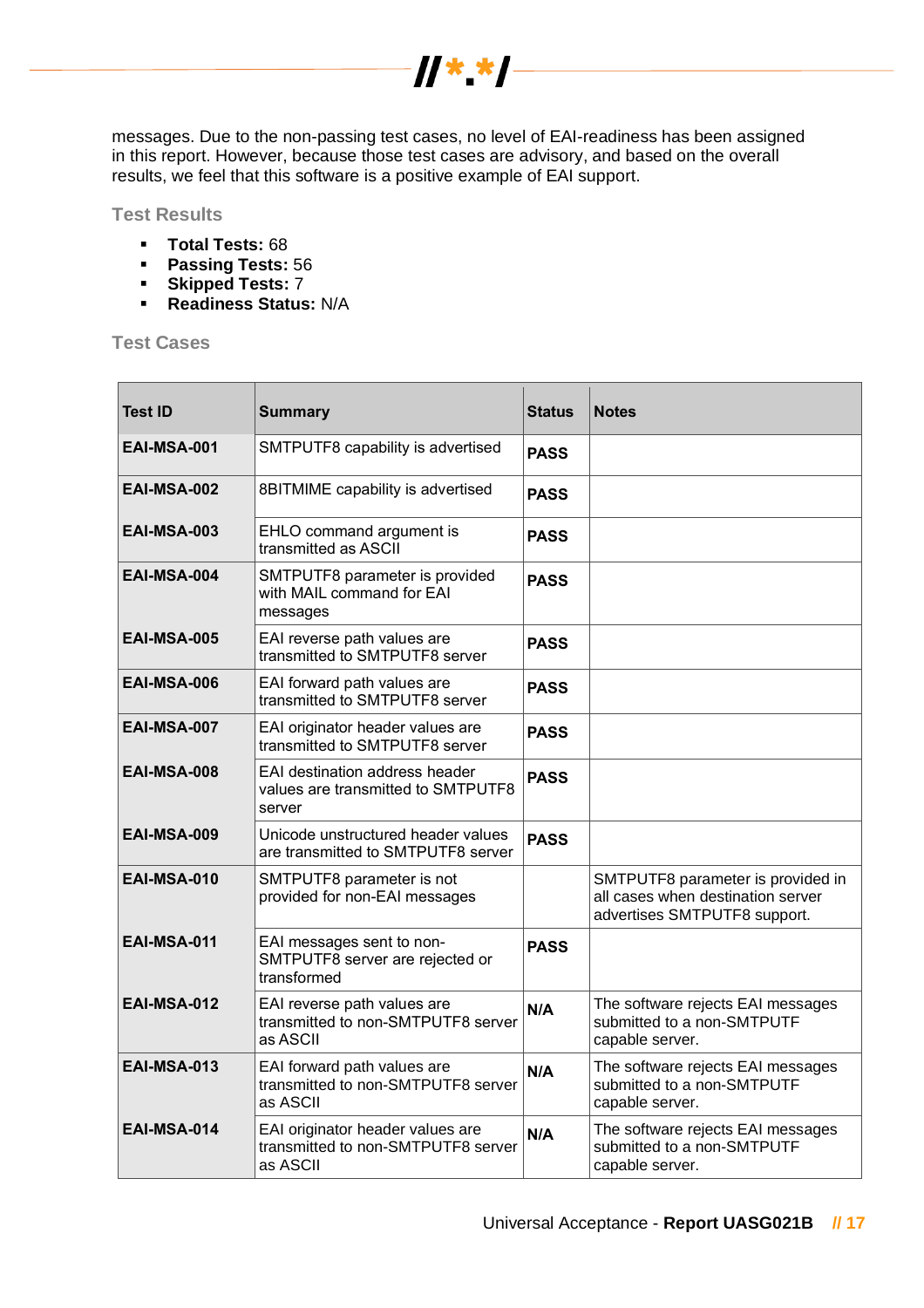

| <b>Test ID</b>     | <b>Summary</b>                                                                                      | <b>Status</b> | <b>Notes</b>                                                                                                                                                          |
|--------------------|-----------------------------------------------------------------------------------------------------|---------------|-----------------------------------------------------------------------------------------------------------------------------------------------------------------------|
| <b>EAI-MSA-015</b> | EAI destination address header<br>values are transmitted to non-<br><b>SMTPUTF8 server as ASCII</b> | N/A           | The software rejects EAI messages<br>submitted to a non-SMTPUTF<br>capable server.                                                                                    |
| EAI-MSA-016        | Unicode unstructured header values<br>are transmitted to non-SMTPUTF8<br>server as ASCII            | N/A           | The software rejects EAI messages<br>submitted to a non-SMTPUTF<br>capable server.                                                                                    |
| <b>EAI-MSA-017</b> | Message-ID of EAI message<br>transmitted to non-SMTPUTF8 server<br>is ASCII-only                    | N/A           | The software rejects EAI messages<br>submitted to a non-SMTPUTF<br>capable server.                                                                                    |
| <b>EAI-MTA-001</b> | SMTPUTF8 capability is advertised                                                                   | <b>PASS</b>   |                                                                                                                                                                       |
| <b>EAI-MTA-002</b> | 8BITMIME capability is advertised                                                                   | <b>PASS</b>   |                                                                                                                                                                       |
| <b>EAI-MTA-003</b> | EHLO command argument is<br>transmitted as ASCII                                                    | <b>PASS</b>   |                                                                                                                                                                       |
| <b>EAI-MTA-004</b> | SMTPUTF8 parameter is provided for<br>EAI messages                                                  | <b>PASS</b>   |                                                                                                                                                                       |
| <b>EAI-MTA-005</b> | Trace information includes domain in<br>U-label form                                                |               | Trace information includes the WITH<br>protocol type "UTF8ESMTP" (with an<br>S and/or A suffix as appropriate)<br>rather than "UTF8SMTP" as specified<br>by RFC 6531. |
| <b>EAI-MTA-006</b> | Trace information indicates<br>SMTPUTF8 protocol                                                    | <b>PASS</b>   |                                                                                                                                                                       |
| EAI-MTA-007        | EAI reverse path values are<br>transmitted to SMTPUTF8 server                                       | <b>PASS</b>   |                                                                                                                                                                       |
| <b>EAI-MTA-008</b> | EAI forward path values are<br>transmitted to SMTPUTF8 server                                       | <b>PASS</b>   |                                                                                                                                                                       |
| <b>EAI-MTA-009</b> | EAI originator header values are<br>transmitted to SMTPUTF8 server                                  | <b>PASS</b>   |                                                                                                                                                                       |
| <b>EAI-MTA-010</b> | EAI destination address header<br>values are transmitted to SMTPUTF8<br>server                      | <b>PASS</b>   |                                                                                                                                                                       |
| <b>EAI-MTA-011</b> | Unicode unstructured header values<br>are transmitted to SMTPUTF8 server                            | <b>PASS</b>   |                                                                                                                                                                       |
| <b>EAI-MTA-012</b> | SMTPUTF8 parameter is not<br>provided for non-EAI messages                                          |               | SMTPUTF8 parameter is provided in<br>all cases when destination server<br>advertises SMTPUTF8 support.                                                                |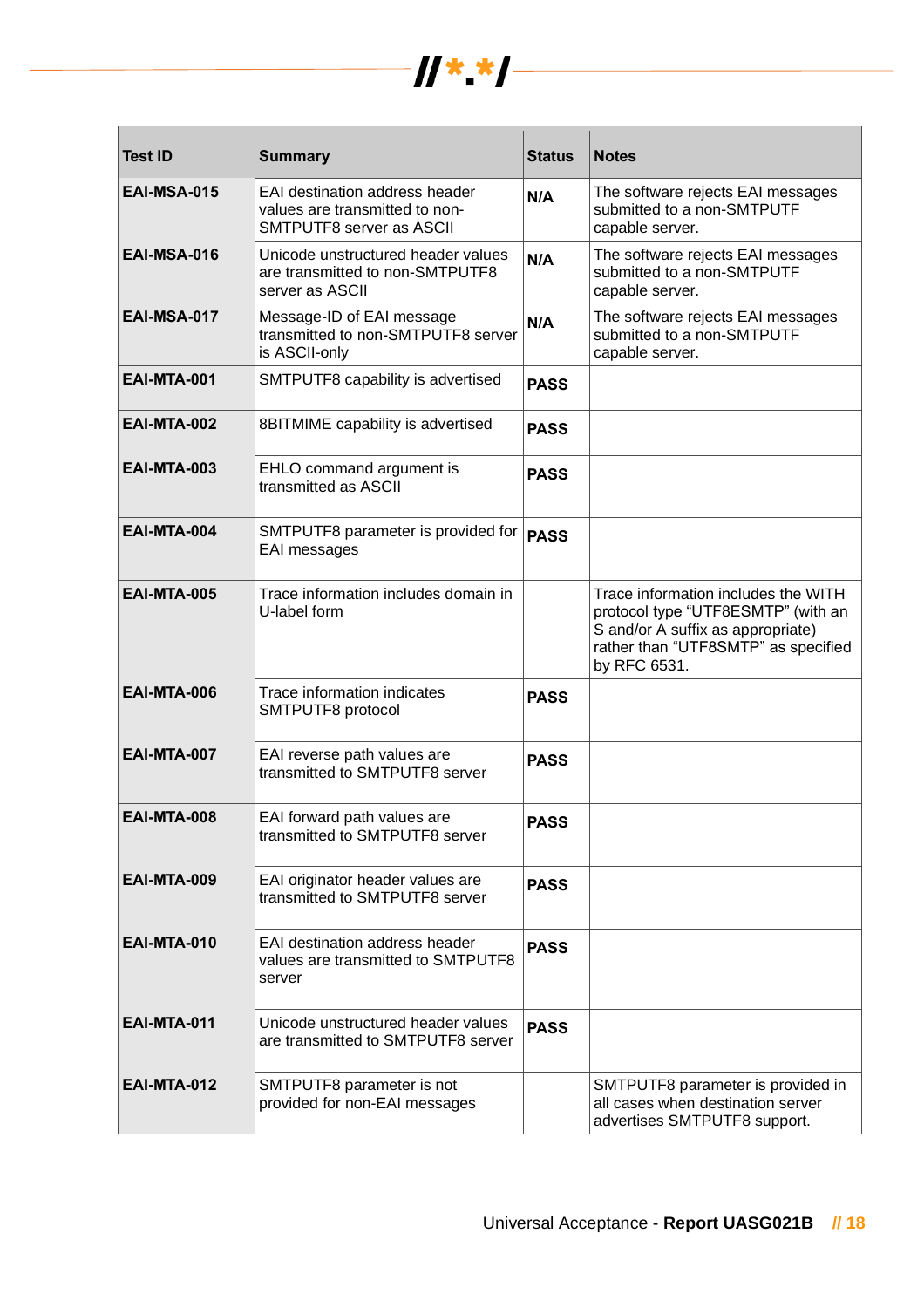

| <b>Test ID</b>     | <b>Summary</b>                                                            | <b>Status</b> | <b>Notes</b>                                |
|--------------------|---------------------------------------------------------------------------|---------------|---------------------------------------------|
| <b>EAI-MTA-013</b> | EAI messages sent to non-<br>SMTPUTF8 server are rejected                 | <b>PASS</b>   |                                             |
| EAI-MDA-001        | Trace information includes domain in<br>U-label form                      | <b>PASS</b>   |                                             |
| EAI-MDA-002        | Trace information indicates<br>SMTPUTF8 protocol                          | N/A           | Trace information is not applied by<br>MDA. |
| EAI-MDA-003        | Message with EAI address in<br>originator header is delivered             | <b>PASS</b>   |                                             |
| EAI-MDA-004        | Message with EAI address in<br>destination address header is<br>delivered | <b>PASS</b>   |                                             |
| EAI-MDA-005        | Message with Unicode value in<br>unstructured header is delivered         | <b>PASS</b>   |                                             |
| EAI-MDA-006        | Message is delivered to EAI address                                       | <b>PASS</b>   |                                             |
| EAI-MDA-007        | Unicode username is accepted via<br><b>IMAP</b>                           | <b>PASS</b>   |                                             |
| EAI-MDA-008        | IMAP UTF8=ACCEPT or<br>UTF8=ONLY capability is advertised                 | <b>PASS</b>   |                                             |
| EAI-MDA-009        | <b>IMAP AUTHENTICATE command is</b><br>supported                          | <b>PASS</b>   |                                             |
| EAI-MDA-010        | <b>IMAP ENABLE UTF8=ACCEPT</b><br>command is accepted                     | <b>PASS</b>   |                                             |
| EAI-MDA-011        | <b>IMAP SEARCH command with</b><br>CHARSET specification is rejected      | <b>PASS</b>   |                                             |
| EAI-MDA-012        | IMAP APPEND UTF8 command is<br>accepted                                   | <b>PASS</b>   |                                             |
| <b>EAI-MDA-013</b> | IMAP APPEND UTF8 preserves<br>Unicode header values                       | <b>PASS</b>   |                                             |
| EAI-MDA-014        | <b>IMAP CREATE command with</b><br>Unicode mailbox name is accepted       | <b>PASS</b>   |                                             |
| <b>EAI-MDA-015</b> | <b>IMAP SELECT command with</b><br>Unicode mailbox name is accepted       | <b>PASS</b>   |                                             |
| EAI-MDA-016        | <b>IMAP EXAMINE command with</b><br>Unicode mailbox name is accepted      | <b>PASS</b>   |                                             |
| EAI-MDA-017        | <b>IMAP SUBSCRIBE command with</b><br>Unicode mailbox name is accepted    | <b>PASS</b>   |                                             |
| EAI-MDA-018        | <b>IMAP LIST response includes</b><br>Unicode mailbox name                | <b>PASS</b>   |                                             |
| EAI-MDA-019        | IMAP LSUB response includes<br>Unicode mailbox names                      | <b>PASS</b>   |                                             |
| EAI-MDA-020        | Mailbox with Unicode name can be<br>created via IMAP                      | <b>PASS</b>   |                                             |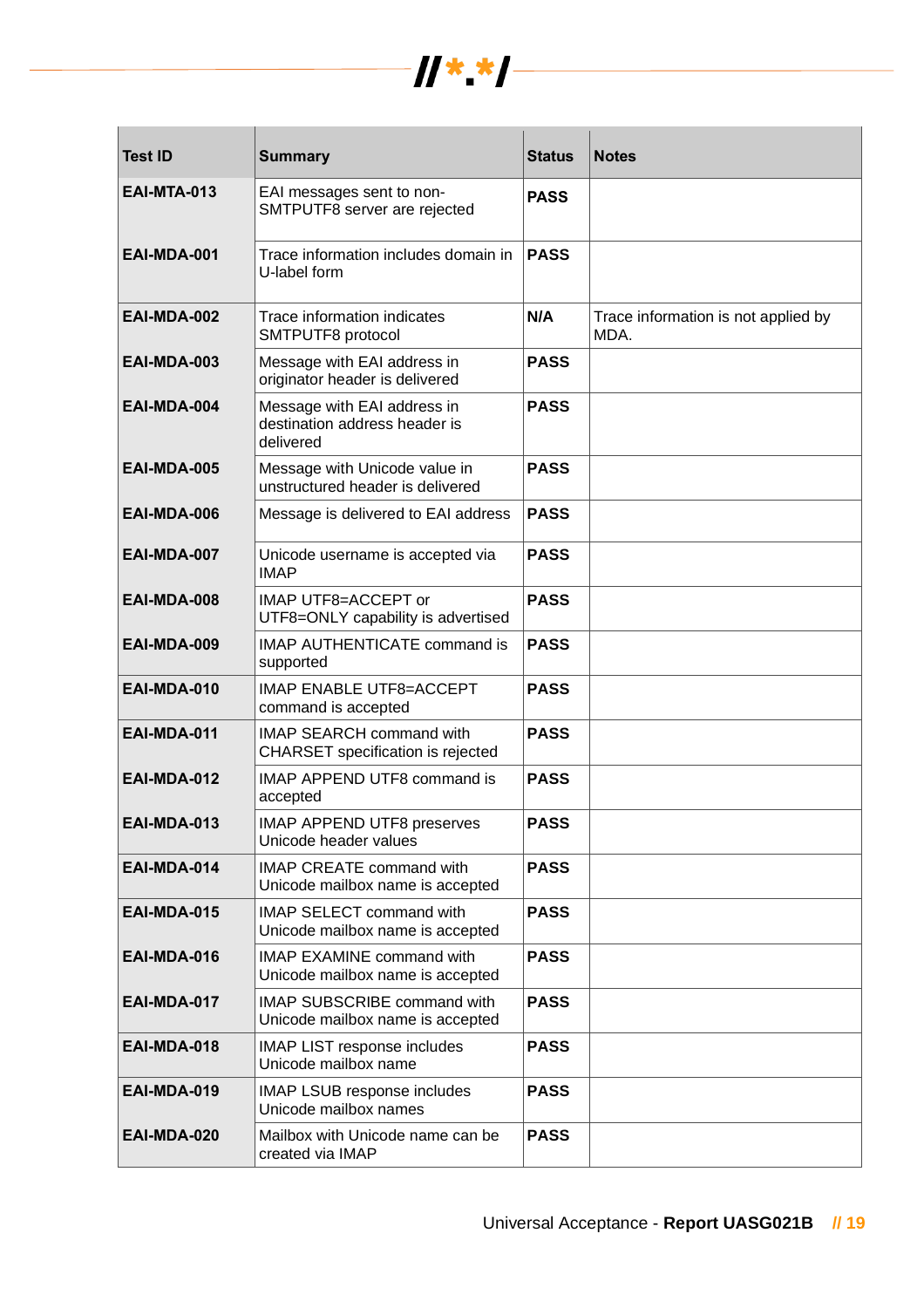

| <b>Test ID</b>     | <b>Summary</b>                                                                        | <b>Status</b> | <b>Notes</b>                         |
|--------------------|---------------------------------------------------------------------------------------|---------------|--------------------------------------|
| EAI-MDA-021        | Mailbox with Unicode name can be<br>subscribed via IMAP                               | <b>PASS</b>   |                                      |
| EAI-MDA-022        | Messages in mailbox with Unicode<br>name are accessible via IMAP                      | <b>PASS</b>   |                                      |
| EAI-MDA-023        | Message with EAI address in<br>originator header can be stored via<br><b>IMAP</b>     | <b>PASS</b>   |                                      |
| EAI-MDA-024        | Message with EAI address in<br>destination address header can be<br>stored via IMAP   | <b>PASS</b>   |                                      |
| EAI-MDA-025        | Message with Unicode value in<br>unstructured header can be stored<br>via IMAP        | <b>PASS</b>   |                                      |
| EAI-MDA-026        | Message with EAI address in<br>originator header is accessible via<br><b>IMAP</b>     | <b>PASS</b>   |                                      |
| EAI-MDA-027        | Message with EAI address in<br>destination address header is<br>accessible via IMAP   | <b>PASS</b>   |                                      |
| EAI-MDA-028        | Message with Unicode value in<br>unstructured header is accessible via<br><b>IMAP</b> | <b>PASS</b>   |                                      |
| EAI-MDA-029        | POP UTF8 USER capability is<br>advertised                                             | <b>PASS</b>   |                                      |
| EAI-MDA-030        | POP UTF8 command is accepted                                                          | <b>PASS</b>   |                                      |
| EAI-MDA-031        | POP UTF8 USER command is<br>accepted                                                  | <b>PASS</b>   |                                      |
| EAI-MDA-032        | POP LANG capability is advertised                                                     |               | The LANG extension is not supported. |
| EAI-MDA-033        | POP LANG command is accepted                                                          |               | The LANG extension is not supported. |
| EAI-MDA-034        | POP STLS command is rejected in<br>UTF8 mode                                          | <b>PASS</b>   |                                      |
| <b>EAI-MDA-035</b> | POP LIST command reports size of<br>Unicode message as octet count                    | <b>PASS</b>   |                                      |
| EAI-MDA-036        | Unicode username is accepted via<br><b>POP</b>                                        | <b>PASS</b>   |                                      |
| EAI-MDA-037        | Message with Unicode value in<br>originator header is accessible via<br><b>POP</b>    | <b>PASS</b>   |                                      |
| EAI-MDA-038        | Message with Unicode value in<br>destination address header is<br>accessible via POP  | <b>PASS</b>   |                                      |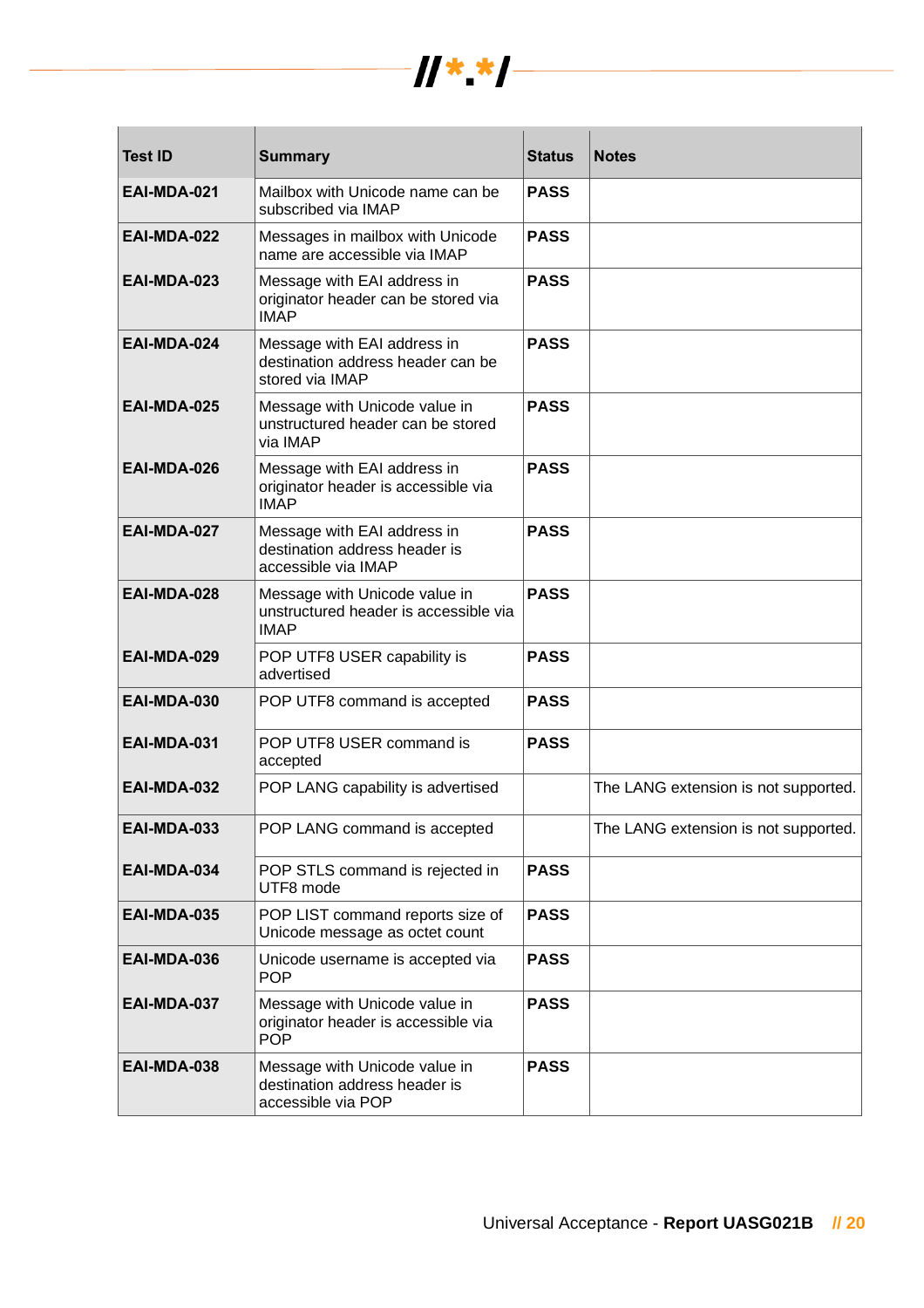

# **Test Execution Report: Component 3**

# **About this Report**

This report describes the EAI-related behaviors of Component 3 in its capacity as a Mail Service Provider (MSP). It is part of a proof-of-concept evaluation of the EAI-readiness of the email software ecosystem, the details of which can be found in [UASG021A](https://uasg.tech/wp-content/uploads/2018/09/UASG021A.pdf) (Email Address Internationalization – Discovery and Analysis). The software has been configured and evaluated according to the test criteria and procedures described in that report for the purposes of validating the criteria and providing an estimate of effort for future evaluations.

# **About Component 3**

Component 3 is an enterprise email software suite including most features common to enterprise email offerings. The software is available for purchase either as a downloadable package for installation within a client-managed environment or as a hosted service operated by the vendor. The company offers a trial of the hosted offering, as well as a branded, free-to-use instance of the software on which a user can specify a username to register an email account. This username is then used as the local part of their email address, while the domain part is selected by the user from a predefined set of vendormanaged domains spanning multiple languages.

- **Type:** Mail Service Provider (MSP)
- **Platform:** Chromium browser (version 75) on Ubuntu Linux (version 18.04)
- **Date:** Evaluation occurred between 17 June and 26 June 2019

# **Evaluation Results**

### **Summary**

This evaluation included both the free trial of the software suite and the free hosted instance. The former was tested from the point of view of an enterprise email administrator responsible for creating and managing user email accounts, while the latter was tested from the point of view of an individual user registering a personal email address at one of the vendor-managed domains.

A trial was registered under an ASCII domain. Within this trial account, the ability to create accounts with EAI local address parts and mailbox names was tested. Accounts under the hosted service were also created under the various domains in order to test the software's handling of address domain parts and the ability to send and receive messages. Local address parts and mailbox names were also retested on the hosted service for completeness.

The primary difficulty encountered during the evaluation was due to the application's rejection of mixed scripts, which is an intentional policy enforced by the software. According to this policy, for example, mixing Latin and non-Latin-based text within an address is forbidden. This is not strictly related to EAI, but it did interfere with the evaluation since some Use Cases needed to be adjusted. The vendor provided help when these issues were encountered, and in one case manually created an address for use during testing.